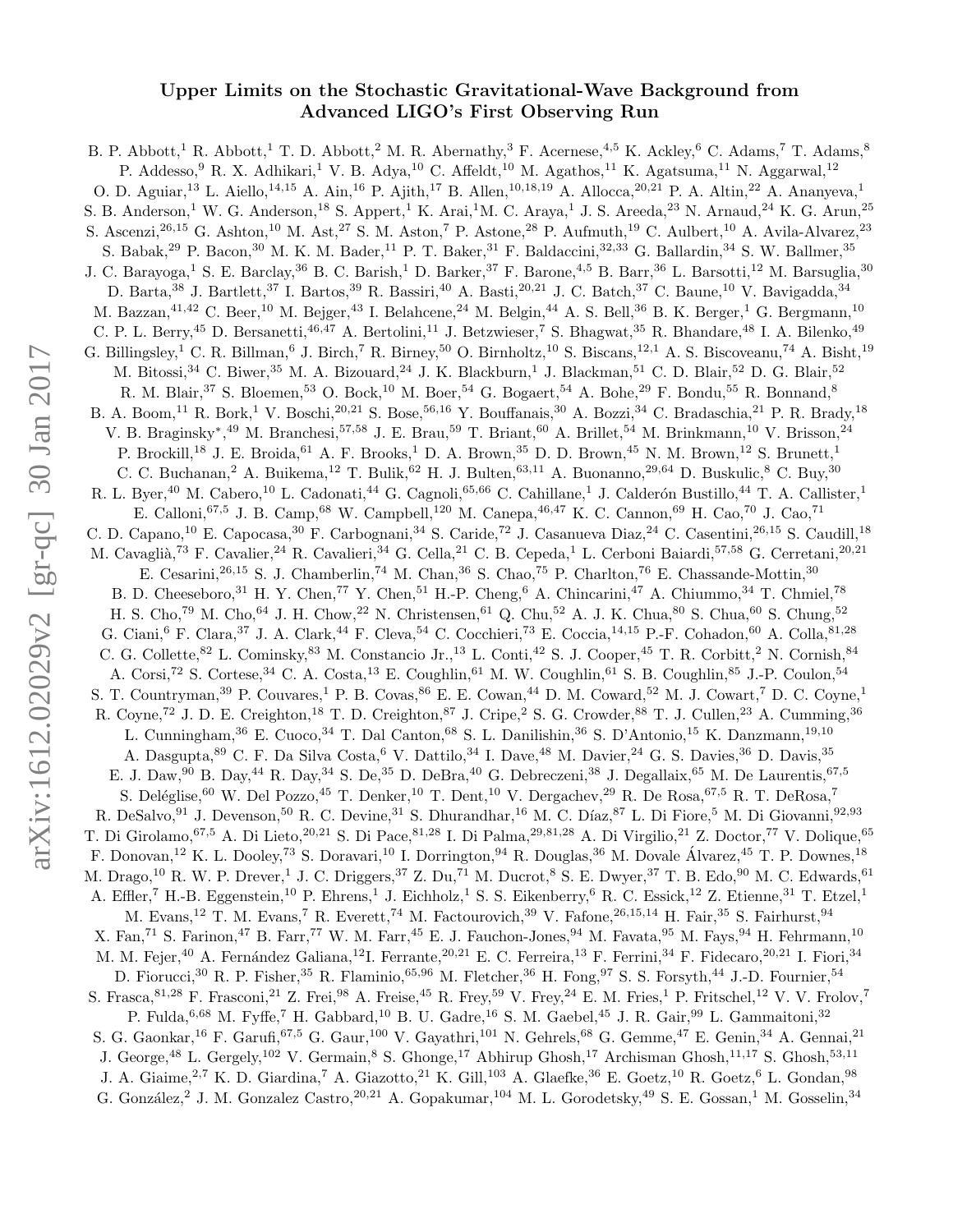R. Gouaty, <sup>8</sup> A. Grado, <sup>105,5</sup> C. Graef, <sup>36</sup> M. Granata, <sup>65</sup> A. Grant, <sup>36</sup> S. Gras, <sup>12</sup> C. Gray, <sup>37</sup> G. Greco, <sup>57, 58</sup> A. C. Green,<sup>45</sup> P. Groot,<sup>53</sup> H. Grote,<sup>10</sup> S. Grunewald,<sup>29</sup> G. M. Guidi,<sup>57,58</sup> X. Guo,<sup>71</sup> A. Gupta,<sup>16</sup> M. K. Gupta,<sup>89</sup> K. E. Gushwa,<sup>1</sup> E. K. Gustafson,<sup>1</sup> R. Gustafson,<sup>106</sup> J. J. Hacker,<sup>23</sup> B. R. Hall,<sup>56</sup> E. D. Hall,<sup>1</sup> G. Hammond,<sup>36</sup> M. Haney,<sup>104</sup> M. M. Hanke,<sup>10</sup> J. Hanks,<sup>37</sup> C. Hanna,<sup>74</sup> M. D. Hannam,<sup>94</sup> J. Hanson,<sup>7</sup> T. Hardwick,<sup>2</sup> J. Harms,<sup>57,58</sup> G. M. Harry,<sup>3</sup> I. W. Harry,<sup>29</sup> M. J. Hart,<sup>36</sup> M. T. Hartman,<sup>6</sup> C.-J. Haster,<sup>45,97</sup> K. Haughian,<sup>36</sup> J. Healy,<sup>107</sup> A. Heidmann,<sup>60</sup> M. C. Heintze,<sup>7</sup> H. Heitmann,<sup>54</sup> P. Hello,<sup>24</sup> G. Hemming,<sup>34</sup> M. Hendry,<sup>36</sup> I. S. Heng,<sup>36</sup> J. Hennig,<sup>36</sup> J. Henry,<sup>107</sup> A. W. Heptonstall,<sup>1</sup> M. Heurs,<sup>10,19</sup> S. Hild,<sup>36</sup> D. Hoak,<sup>34</sup> D. Hofman,<sup>65</sup> K. Holt,<sup>7</sup> D. E. Holz,<sup>77</sup> P. Hopkins, <sup>94</sup> J. Hough, <sup>36</sup> E. A. Houston, <sup>36</sup> E. J. Howell, <sup>52</sup> Y. M. Hu, <sup>10</sup> E. A. Huerta, <sup>108</sup> D. Huet, <sup>24</sup> B. Hughey,<sup>103</sup> S. Husa,<sup>86</sup> S. H. Huttner,<sup>36</sup> T. Huynh-Dinh,<sup>7</sup> N. Indik,<sup>10</sup> D. R. Ingram,<sup>37</sup> R. Inta,<sup>72</sup> H. N. Isa,<sup>36</sup> J.-M. Isac, <sup>60</sup> M. Isi,<sup>1</sup> T. Isogai,<sup>12</sup> B. R. Iyer,<sup>17</sup> K. Izumi,<sup>37</sup> T. Jacqmin,<sup>60</sup> K. Jani,<sup>44</sup> P. Jaranowski,<sup>109</sup> S. Jawahar,<sup>110</sup> F. Jiménez-Forteza,<sup>86</sup> W. W. Johnson,<sup>2</sup> D. I. Jones,<sup>111</sup> R. Jones,<sup>36</sup> R. J. G. Jonker,<sup>11</sup> L. Ju,<sup>52</sup> J. Junker,<sup>10</sup> C. V. Kalaghatgi,<sup>94</sup> V. Kalogera,<sup>85</sup> S. Kandhasamy,<sup>73</sup> G. Kang,<sup>79</sup> J. B. Kanner,<sup>1</sup> S. Karki,<sup>59</sup> K. S. Karvinen,<sup>10</sup>M. Kasprzack,<sup>2</sup> E. Katsavounidis,<sup>12</sup> W. Katzman,<sup>7</sup> S. Kaufer,<sup>19</sup> T. Kaur,<sup>52</sup> K. Kawabe,<sup>37</sup> F. Kéfélian,<sup>54</sup> D. Keitel,<sup>86</sup> D. B. Kelley,<sup>35</sup> R. Kennedy,<sup>90</sup> J. S. Key,<sup>112</sup> F. Y. Khalili,<sup>49</sup> I. Khan,<sup>14</sup> S. Khan,<sup>94</sup> Z. Khan,  $89$  E. A. Khazanov,  $^{113}$  N. Kijbunchoo,  $37$  Chunglee Kim,  $^{114}$  J. C. Kim,  $^{115}$  Whansun Kim,  $^{116}$  W. Kim,  $^{70}$ Y.-M. Kim,<sup>117,114</sup> S. J. Kimbrell,<sup>44</sup> E. J. King,<sup>70</sup> P. J. King,<sup>37</sup> R. Kirchhoff,<sup>10</sup> J. S. Kissel,<sup>37</sup> B. Klein,<sup>85</sup> L. Kleybolte,<sup>27</sup> S. Klimenko,<sup>6</sup> P. Koch,<sup>10</sup> S. M. Koehlenbeck,<sup>10</sup> S. Koley,<sup>11</sup> V. Kondrashov,<sup>1</sup> A. Kontos,<sup>12</sup> M. Korobko,<sup>27</sup> W. Z. Korth,<sup>1</sup> I. Kowalska,<sup>62</sup> D. B. Kozak,<sup>1</sup> C. Krämer,<sup>10</sup> V. Kringel,<sup>10</sup> A. Królak,<sup>118,119</sup> G. Kuehn,<sup>10</sup> P. Kumar,<sup>97</sup> R. Kumar,<sup>89</sup> L. Kuo,<sup>75</sup> A. Kutynia,<sup>118</sup> B. D. Lackey,<sup>29,35</sup> M. Landry,<sup>37</sup> R. N. Lang,<sup>18</sup> J. Lange,<sup>107</sup> B. Lantz,<sup>40</sup> R. K. Lanza,<sup>12</sup> A. Lartaux-Vollard,<sup>24</sup> P. D. Lasky,<sup>120</sup> M. Laxen,<sup>7</sup> A. Lazzarini,<sup>1</sup> C. Lazzaro,<sup>42</sup> P. Leaci,<sup>81,28</sup> S. Leavey,<sup>36</sup> E. O. Lebigot,<sup>30</sup> C. H. Lee,<sup>117</sup> H. K. Lee,<sup>121</sup> H. M. Lee,<sup>114</sup> K. Lee,<sup>36</sup> J. Lehmann,<sup>10</sup> A. Lenon,<sup>31</sup> M. Leonardi,<sup>92,93</sup> J. R. Leong,<sup>10</sup> N. Leroy,<sup>24</sup> N. Letendre,<sup>8</sup> Y. Levin,<sup>120</sup> T. G. F. Li,<sup>122</sup> A. Libson,<sup>12</sup> T. B. Littenberg,<sup>123</sup> J. Liu,<sup>52</sup> N. A. Lockerbie,<sup>110</sup> A. L. Lombardi,<sup>44</sup> L. T. London,<sup>94</sup> J. E. Lord,<sup>35</sup> M. Lorenzini,<sup>14,15</sup> V. Loriette,<sup>124</sup> M. Lormand,<sup>7</sup> G. Losurdo,<sup>21</sup> J. D. Lough,<sup>10,19</sup> G. Lovelace,<sup>23</sup> H. Lück,<sup>19,10</sup> A. P. Lundgren,<sup>10</sup> R. Lynch,<sup>12</sup> Y. Ma,<sup>51</sup> S. Macfoy,<sup>50</sup> B. Machenschalk,<sup>10</sup> M. MacInnis,<sup>12</sup> D. M. Macleod,<sup>2</sup> F. Magaña-Sandoval, <sup>35</sup> E. Majorana, <sup>28</sup> I. Maksimovic, <sup>124</sup> V. Malvezzi, <sup>26,15</sup> N. Man, <sup>54</sup> V. Mandic, <sup>125</sup> V. Mangano, <sup>36</sup> G. L. Mansell,<sup>22</sup> M. Manske,<sup>18</sup> M. Mantovani,<sup>34</sup> F. Marchesoni,<sup>126,33</sup> F. Marion,<sup>8</sup> S. Márka,<sup>39</sup> Z. Márka,<sup>39</sup> A. S. Markosyan,<sup>40</sup> E. Maros,<sup>1</sup> F. Martelli,<sup>57,58</sup> L. Martellini,<sup>54</sup> I. W. Martin,<sup>36</sup> D. V. Martynov,<sup>12</sup> K. Mason,<sup>12</sup> A. Masserot,<sup>8</sup> T. J. Massinger,<sup>1</sup> M. Masso-Reid,<sup>36</sup> S. Mastrogiovanni,<sup>81,28</sup> A. Matas,<sup>125</sup> F. Matichard,<sup>12,1</sup> L. Matone,<sup>39</sup> N. Mavalvala,<sup>12</sup> N. Mazumder,<sup>56</sup> R. McCarthy,<sup>37</sup> D. E. McClelland,<sup>22</sup> S. McCormick,<sup>7</sup> C. McGrath,<sup>18</sup> S. C. McGuire,<sup>127</sup> G. McIntyre,<sup>1</sup> J. McIver,<sup>1</sup> D. J. McManus,<sup>22</sup> T. McRae,<sup>22</sup> S. T. McWilliams,<sup>31</sup> D. Meacher,<sup>54,74</sup> G. D. Meadors,  $29,10$  J. Meidam,  $11$  A. Melatos,  $128$  G. Mendell,  $37$  D. Mendoza-Gandara,  $10$  R. A. Mercer,  $18$ E. L. Merilh,<sup>37</sup> M. Merzougui,<sup>54</sup> S. Meshkov,<sup>1</sup> C. Messenger,<sup>36</sup> C. Messick,<sup>74</sup> R. Metzdorff,<sup>60</sup> P. M. Meyers,<sup>125</sup> F. Mezzani,28,<sup>81</sup> H. Miao,<sup>45</sup> C. Michel,<sup>65</sup> H. Middleton,<sup>45</sup> E. E. Mikhailov,<sup>129</sup> L. Milano,67,<sup>5</sup> A. L. Miller,6,81,<sup>28</sup> A. Miller,  $85$  B. B. Miller,  $85$  J. Miller,  $12$  M. Millhouse,  $84$  Y. Minenkov,  $15$  J. Ming,  $29$  S. Mirshekari,  $130$  C. Mishra,  $17$ S. Mitra,<sup>16</sup> V. P. Mitrofanov,<sup>49</sup> G. Mitselmakher,<sup>6</sup> R. Mittleman,<sup>12</sup> A. Moggi,<sup>21</sup> M. Mohan,<sup>34</sup> S. R. P. Mohapatra,<sup>12</sup> M. Montani,<sup>57,58</sup> B. C. Moore, <sup>95</sup> C. J. Moore, <sup>80</sup> D. Moraru, <sup>37</sup> G. Moreno, <sup>37</sup> S. R. Morriss, <sup>87</sup> B. Mours, <sup>8</sup> C. M. Mow-Lowry, <sup>45</sup> G. Mueller, <sup>6</sup> A. W. Muir, <sup>94</sup> Arunava Mukherjee, <sup>17</sup> D. Mukherjee, <sup>18</sup> S. Mukherjee, <sup>87</sup> N. Mukund,<sup>16</sup> A. Mullavey,<sup>7</sup> J. Munch,<sup>70</sup> E. A. M. Muniz,<sup>23</sup> P. G. Murray,<sup>36</sup> A. Mytidis,<sup>6</sup> K. Napier,<sup>44</sup> I. Nardecchia,<sup>26,15</sup> L. Naticchioni,<sup>81,28</sup> G. Nelemans,<sup>53,11</sup> T. J. N. Nelson,<sup>7</sup> M. Neri,<sup>46,47</sup> M. Nery,<sup>10</sup> A. Neunzert,<sup>106</sup> J. M. Newport,<sup>3</sup> G. Newton,<sup>36</sup> T. T. Nguyen,<sup>22</sup> A. B. Nielsen,<sup>10</sup> S. Nissanke,<sup>53,11</sup> A. Nitz,<sup>10</sup> A. Noack,<sup>10</sup> F. Nocera,<sup>34</sup> D. Nolting,<sup>7</sup> M. E. N. Normandin,<sup>87</sup> L. K. Nuttall,<sup>35</sup> J. Oberling,<sup>37</sup> E. Ochsner,<sup>18</sup> E. Oelker,<sup>12</sup> G. H. Ogin,<sup>131</sup> J. J. Oh,<sup>116</sup> S. H. Oh,<sup>116</sup> F. Ohme,<sup>94,10</sup> M. Oliver,<sup>86</sup> P. Oppermann,<sup>10</sup> Richard J. Oram,<sup>7</sup> B. O'Reilly,<sup>7</sup> R. O'Shaughnessy,<sup>107</sup> D. J. Ottaway,<sup>70</sup> H. Overmier,<sup>7</sup> B. J. Owen,<sup>72</sup> A. E. Pace,<sup>74</sup> J. Page,<sup>123</sup> A. Pai,<sup>101</sup> S. A. Pai,<sup>48</sup> J. R. Palamos,<sup>59</sup> O. Palashov,<sup>113</sup> C. Palomba,<sup>28</sup> A. Pal-Singh,<sup>27</sup> H. Pan,<sup>75</sup> C. Pankow,<sup>85</sup> F. Pannarale, <sup>94</sup> B. C. Pant, <sup>48</sup> F. Paoletti, <sup>34, 21</sup> A. Paoli, <sup>34</sup> M. A. Papa, <sup>29, 18, 10</sup> H. R. Paris, <sup>40</sup> W. Parker,<sup>7</sup> D. Pascucci,<sup>36</sup> A. Pasqualetti,<sup>34</sup> R. Passaquieti,<sup>20,21</sup> D. Passuello,<sup>21</sup> B. Patricelli,<sup>20,21</sup> B. L. Pearlstone,<sup>36</sup> M. Pedraza,<sup>1</sup> R. Pedurand,<sup>65,132</sup> L. Pekowsky,<sup>35</sup> A. Pele,<sup>7</sup> S. Penn,<sup>133</sup> C. J. Perez,<sup>37</sup> A. Perreca,<sup>1</sup> L. M. Perri,<sup>85</sup> H. P. Pfeiffer, <sup>97</sup> M. Phelps, <sup>36</sup> O. J. Piccinni, <sup>81,28</sup> M. Pichot, <sup>54</sup> F. Piergiovanni, <sup>57,58</sup> V. Pierro, <sup>9</sup> G. Pillant, <sup>34</sup> L. Pinard,<sup>65</sup> I. M. Pinto,<sup>9</sup> M. Pitkin,<sup>36</sup> M. Poe,<sup>18</sup> R. Poggiani,<sup>20,21</sup> P. Popolizio,<sup>34</sup> A. Post,<sup>10</sup> J. Powell,<sup>36</sup> J. Prasad,<sup>16</sup> J. W. W. Pratt,<sup>103</sup> V. Predoi,<sup>94</sup> T. Prestegard,<sup>125,18</sup> M. Prijatelj,<sup>10,34</sup> M. Principe,<sup>9</sup> S. Privitera,<sup>29</sup>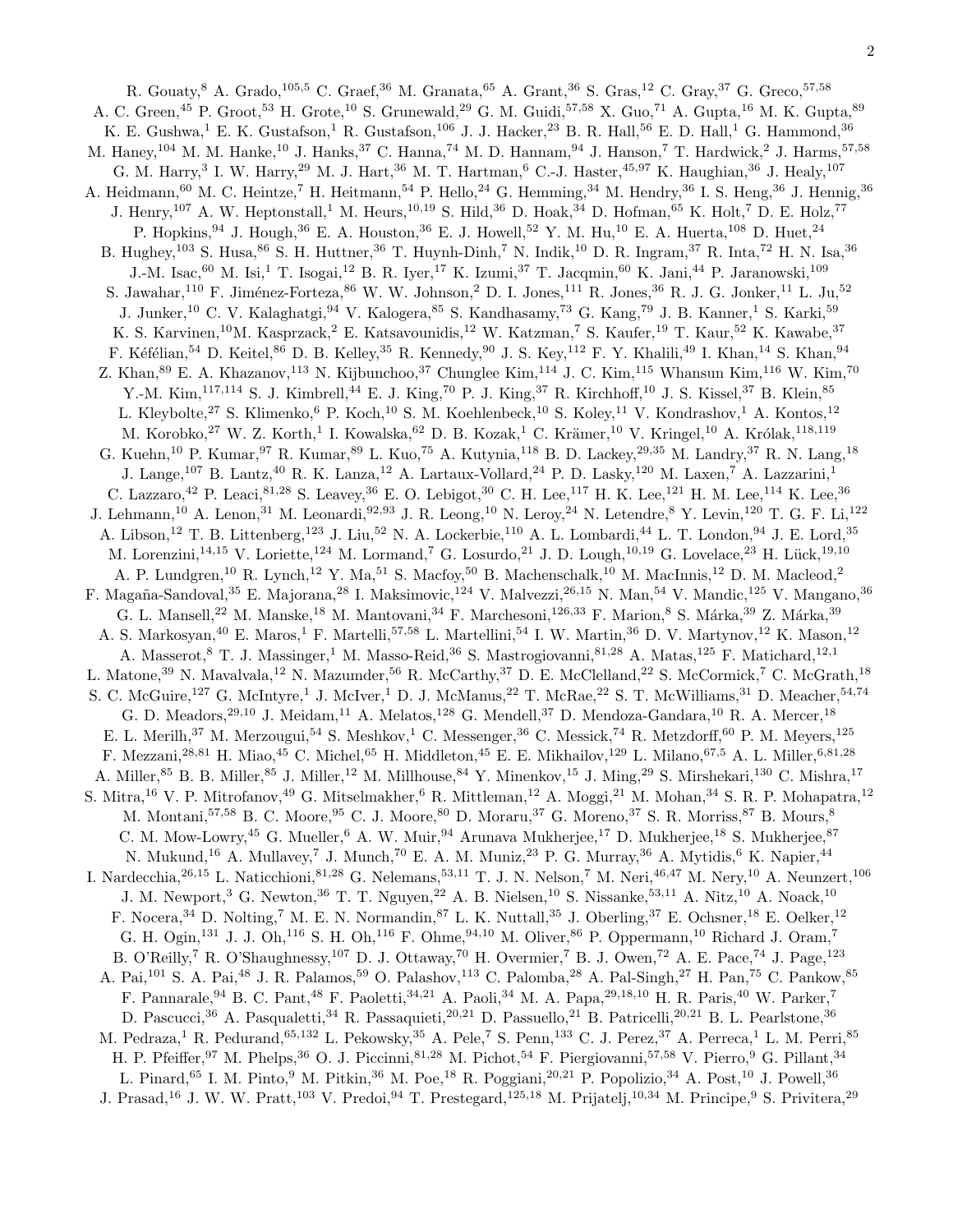G. A. Prodi,<sup>92,93</sup> L. G. Prokhorov,<sup>49</sup> O. Puncken,<sup>10</sup> M. Punturo,<sup>33</sup> P. Puppo,<sup>28</sup> M. Pürrer,<sup>29</sup> H. Qi,<sup>18</sup> J. Qin,<sup>52</sup> S. Qiu,<sup>120</sup> V. Quetschke,<sup>87</sup> E. A. Quintero,<sup>1</sup> R. Quitzow-James,<sup>59</sup> F. J. Raab,<sup>37</sup> D. S. Rabeling,<sup>22</sup> H. Radkins,<sup>37</sup> P. Raffai,<sup>98</sup> S. Raja,<sup>48</sup> C. Rajan,<sup>48</sup> M. Rakhmanov,<sup>87</sup> P. Rapagnani,<sup>81,28</sup> V. Raymond,<sup>29</sup> M. Razzano,<sup>20,21</sup> V. Re,<sup>26</sup> J. Read,<sup>23</sup> T. Regimbau,<sup>54</sup> L. Rei,<sup>47</sup> S. Reid,<sup>50</sup> D. H. Reitze,<sup>1,6</sup> H. Rew,<sup>129</sup> S. D. Reyes,<sup>35</sup> E. Rhoades,<sup>103</sup> F. Ricci, <sup>81,28</sup> K. Riles, <sup>106</sup> M. Rizzo, <sup>107</sup> N. A. Robertson, <sup>1,36</sup> R. Robie, <sup>36</sup> F. Robinet, <sup>24</sup> A. Rocchi, <sup>15</sup> L. Rolland, <sup>8</sup> J. G. Rollins,<sup>1</sup> V. J. Roma,<sup>59</sup> J. D. Romano,<sup>87</sup> R. Romano,<sup>4,5</sup> J. H. Romie,<sup>7</sup> D. Rosińska,<sup>134,43</sup> S. Rowan,<sup>36</sup> A. Rüdiger,<sup>10</sup> P. Ruggi,<sup>34</sup> K. Ryan,<sup>37</sup> S. Sachdev,<sup>1</sup> T. Sadecki,<sup>37</sup> L. Sadeghian,<sup>18</sup> M. Sakellariadou,<sup>135</sup> L. Salconi,<sup>34</sup> M. Saleem,<sup>101</sup> F. Salemi,<sup>10</sup> A. Samajdar,<sup>136</sup> L. Sammut,<sup>120</sup> L. M. Sampson,<sup>85</sup> E. J. Sanchez,<sup>1</sup> V. Sandberg, <sup>37</sup> J. R. Sanders, <sup>35</sup> B. Sassolas, <sup>65</sup> B. S. Sathyaprakash, <sup>74,94</sup> P. R. Saulson, <sup>35</sup> O. Sauter, <sup>106</sup> R. L. Savage, <sup>37</sup> A. Sawadsky, <sup>19</sup> P. Schale, <sup>59</sup> J. Scheuer, <sup>85</sup> S. Schlassa, <sup>61</sup> E. Schmidt, <sup>103</sup> J. Schmidt, <sup>10</sup> P. Schmidt,<sup>1,51</sup> R. Schnabel,<sup>27</sup> R. M. S. Schofield,<sup>59</sup> A. Schönbeck,<sup>27</sup> E. Schreiber,<sup>10</sup> D. Schuette,<sup>10,19</sup> B. F. Schutz, <sup>94,29</sup> S. G. Schwalbe,<sup>103</sup> J. Scott,<sup>36</sup> S. M. Scott,<sup>22</sup> D. Sellers,<sup>7</sup> A. S. Sengupta,<sup>137</sup> D. Sentenac,<sup>34</sup> V. Sequino,<sup>26,15</sup> A. Sergeev,<sup>113</sup> Y. Setyawati,<sup>53,11</sup> D. A. Shaddock,<sup>22</sup> T. J. Shaffer,<sup>37</sup> M. S. Shahriar,<sup>85</sup> B. Shapiro,<sup>40</sup> P. Shawhan,<sup>64</sup> A. Sheperd,<sup>18</sup> D. H. Shoemaker,<sup>12</sup> D. M. Shoemaker,<sup>44</sup> K. Siellez,<sup>44</sup> X. Siemens,<sup>18</sup> M. Sieniawska,<sup>43</sup> D. Sigg,<sup>37</sup> A. D. Silva,<sup>13</sup> A. Singer,<sup>1</sup> L. P. Singer,<sup>68</sup> A. Singh,<sup>29,10,19</sup> R. Singh,<sup>2</sup> A. Singhal,<sup>14</sup> A. M. Sintes, <sup>86</sup> B. J. J. Slagmolen, <sup>22</sup> B. Smith, <sup>7</sup> J. R. Smith, <sup>23</sup> R. J. E. Smith, <sup>1</sup> E. J. Son, <sup>116</sup> B. Sorazu, <sup>36</sup> F. Sorrentino,<sup>47</sup> T. Souradeep,<sup>16</sup> A. P. Spencer,<sup>36</sup> A. K. Srivastava,<sup>89</sup> A. Staley,<sup>39</sup> M. Steinke,<sup>10</sup> J. Steinlechner,<sup>36</sup> S. Steinlechner,<sup>27,36</sup> D. Steinmeyer,<sup>10,19</sup> B. C. Stephens,<sup>18</sup> S. P. Stevenson,<sup>45</sup> R. Stone,<sup>87</sup> K. A. Strain,<sup>36</sup> N. Straniero, <sup>65</sup> G. Stratta, <sup>57,58</sup> S. E. Strigin, <sup>49</sup> R. Sturani, <sup>130</sup> A. L. Stuver, <sup>7</sup> T. Z. Summerscales, <sup>138</sup> L. Sun, <sup>128</sup> S. Sunil,<sup>89</sup> P. J. Sutton,<sup>94</sup> B. L. Swinkels,<sup>34</sup> M. J. Szczepańczyk,<sup>103</sup> M. Tacca,<sup>30</sup> D. Talukder,<sup>59</sup> D. B. Tanner,<sup>6</sup> D. Tao,<sup>61</sup> M. Tápai,<sup>102</sup> A. Taracchini,<sup>29</sup> R. Taylor,<sup>1</sup> T. Theeg,<sup>10</sup> E. G. Thomas,<sup>45</sup> M. Thomas,<sup>7</sup> P. Thomas,<sup>37</sup> K. A. Thorne,<sup>7</sup> E. Thrane,<sup>120</sup> T. Tippens,<sup>44</sup> S. Tiwari,<sup>14,93</sup> V. Tiwari,<sup>94</sup> K. V. Tokmakov,<sup>110</sup> K. Toland,<sup>36</sup> C. Tomlinson,<sup>90</sup> M. Tonelli,<sup>20,21</sup> Z. Tornasi,<sup>36</sup> C. I. Torrie,<sup>1</sup> D. Töyrä,<sup>45</sup> F. Travasso,<sup>32,33</sup> G. Traylor,<sup>7</sup> D. Trifirò,<sup>73</sup> J. Trinastic,<sup>6</sup> M. C. Tringali,<sup>92,93</sup> L. Trozzo,<sup>139,21</sup> M. Tse,<sup>12</sup> R. Tso,<sup>1</sup> M. Turconi,<sup>54</sup> D. Tuyenbayev,<sup>87</sup> D. Ugolini,<sup>140</sup> C. S. Unnikrishnan,<sup>104</sup> A. L. Urban,<sup>1</sup> S. A. Usman,<sup>94</sup> H. Vahlbruch,<sup>19</sup> G. Vajente,<sup>1</sup> G. Valdes,<sup>87</sup>N. van Bakel,<sup>11</sup> M. van Beuzekom,<sup>11</sup> J. F. J. van den Brand, <sup>63,11</sup> C. Van Den Broeck, <sup>11</sup> D. C. Vander-Hyde, <sup>35</sup> L. van der Schaaf, <sup>11</sup> J. V. van Heijningen,<sup>11</sup> A. A. van Veggel,<sup>36</sup> M. Vardaro,<sup>41,42</sup> V. Varma,<sup>51</sup> S. Vass,<sup>1</sup> M. Vasúth,<sup>38</sup> A. Vecchio,<sup>45</sup> G. Vedovato,<sup>42</sup> J. Veitch,<sup>45</sup> P. J. Veitch,<sup>70</sup> K. Venkateswara,<sup>141</sup> G. Venugopalan,<sup>1</sup> D. Verkindt,<sup>8</sup> F. Vetrano,<sup>57,58</sup> A. Viceré,<sup>57,58</sup> A. D. Viets,<sup>18</sup> S. Vinciguerra,<sup>45</sup> D. J. Vine,<sup>50</sup> J.-Y. Vinet,<sup>54</sup> S. Vitale,<sup>12</sup> T. Vo,<sup>35</sup> H. Vocca,<sup>32,33</sup> C. Vorvick,  $37$  D. V. Voss,  $6$  W. D. Vousden,  $45$  S. P. Vyatchanin,  $49$  A. R. Wade,  $1$  L. E. Wade,  $78$  M. Wade,  $78$ M. Walker,<sup>2</sup> L. Wallace,<sup>1</sup> S. Walsh,<sup>29,10</sup> G. Wang,<sup>14,58</sup> H. Wang,<sup>45</sup> M. Wang,<sup>45</sup> Y. Wang,<sup>52</sup> R. L. Ward,<sup>22</sup> J. Warner,<sup>37</sup> M. Was,<sup>8</sup> J. Watchi,<sup>82</sup> B. Weaver,<sup>37</sup> L.-W. Wei,<sup>54</sup> M. Weinert,<sup>10</sup> A. J. Weinstein,<sup>1</sup> R. Weiss,<sup>12</sup> L. Wen,<sup>52</sup> P. Weßels,<sup>10</sup> T. Westphal,<sup>10</sup> K. Wette,<sup>10</sup> J. T. Whelan,<sup>107</sup> B. F. Whiting,<sup>6</sup> C. Whittle,<sup>120</sup> D. Williams,<sup>36</sup> R. D. Williams,<sup>1</sup> A. R. Williamson,<sup>94</sup> J. L. Willis,<sup>142</sup> B. Willke,<sup>19,10</sup> M. H. Wimmer,<sup>10,19</sup> W. Winkler,<sup>10</sup> C. C. Wipf,<sup>1</sup> H. Wittel,<sup>10,19</sup> G. Woan,<sup>36</sup> J. Woehler,<sup>10</sup> J. Worden,<sup>37</sup> J. L. Wright,<sup>36</sup> D. S. Wu,<sup>10</sup> G. Wu,<sup>7</sup> W. Yam,<sup>12</sup> H. Yamamoto,<sup>1</sup> C. C. Yancey,<sup>64</sup> M. J. Yap,<sup>22</sup> Hang Yu,<sup>12</sup> Haocun Yu,<sup>12</sup> M. Yvert,<sup>8</sup> A. Zadrożny,<sup>118</sup> L. Zangrando,<sup>42</sup> M. Zanolin,<sup>103</sup> J.-P. Zendri,<sup>42</sup> M. Zevin,<sup>85</sup> L. Zhang,<sup>1</sup> M. Zhang,<sup>129</sup> T. Zhang,<sup>36</sup>

Y. Zhang,<sup>107</sup> C. Zhao,<sup>52</sup> M. Zhou,<sup>85</sup> Z. Zhou,<sup>85</sup> S. J. Zhu,<sup>29</sup>,<sup>10</sup>X. J. Zhu,<sup>52</sup> M. E. Zucker,<sup>1</sup>,<sup>12</sup> and J. Zweizig<sup>1</sup>

(LIGO Scientific Collaboration and Virgo Collaboration)

<sup>∗</sup>Deceased, March 2016.

 ${}^{1}LIGO$ , California Institute of Technology, Pasadena, CA 91125, USA

 $^{2}$ Louisiana State University, Baton Rouge, LA  $70803$ , USA

<sup>3</sup>American University, Washington, D.C. 20016, USA

 $4$ Università di Salerno, Fisciano, I-84084 Salerno, Italy

5 INFN, Sezione di Napoli, Complesso Universitario di Monte S.Angelo, I-80126 Napoli, Italy

 $^6$ University of Florida, Gainesville, FL 32611, USA

<sup>7</sup>LIGO Livingston Observatory, Livingston, LA 70754, USA

<sup>8</sup>Laboratoire d'Annecy-le-Vieux de Physique des Particules (LAPP),

Universit´e Savoie Mont Blanc, CNRS/IN2P3, F-74941 Annecy-le-Vieux, France

<sup>9</sup>University of Sannio at Benevento, I-82100 Benevento,

Italy and INFN, Sezione di Napoli, I-80100 Napoli, Italy

 $10$ Albert-Einstein-Institut, Max-Planck-Institut für Gravitationsphysik, D-30167 Hannover, Germany

 $11$ Nikhef, Science Park, 1098 XG Amsterdam, The Netherlands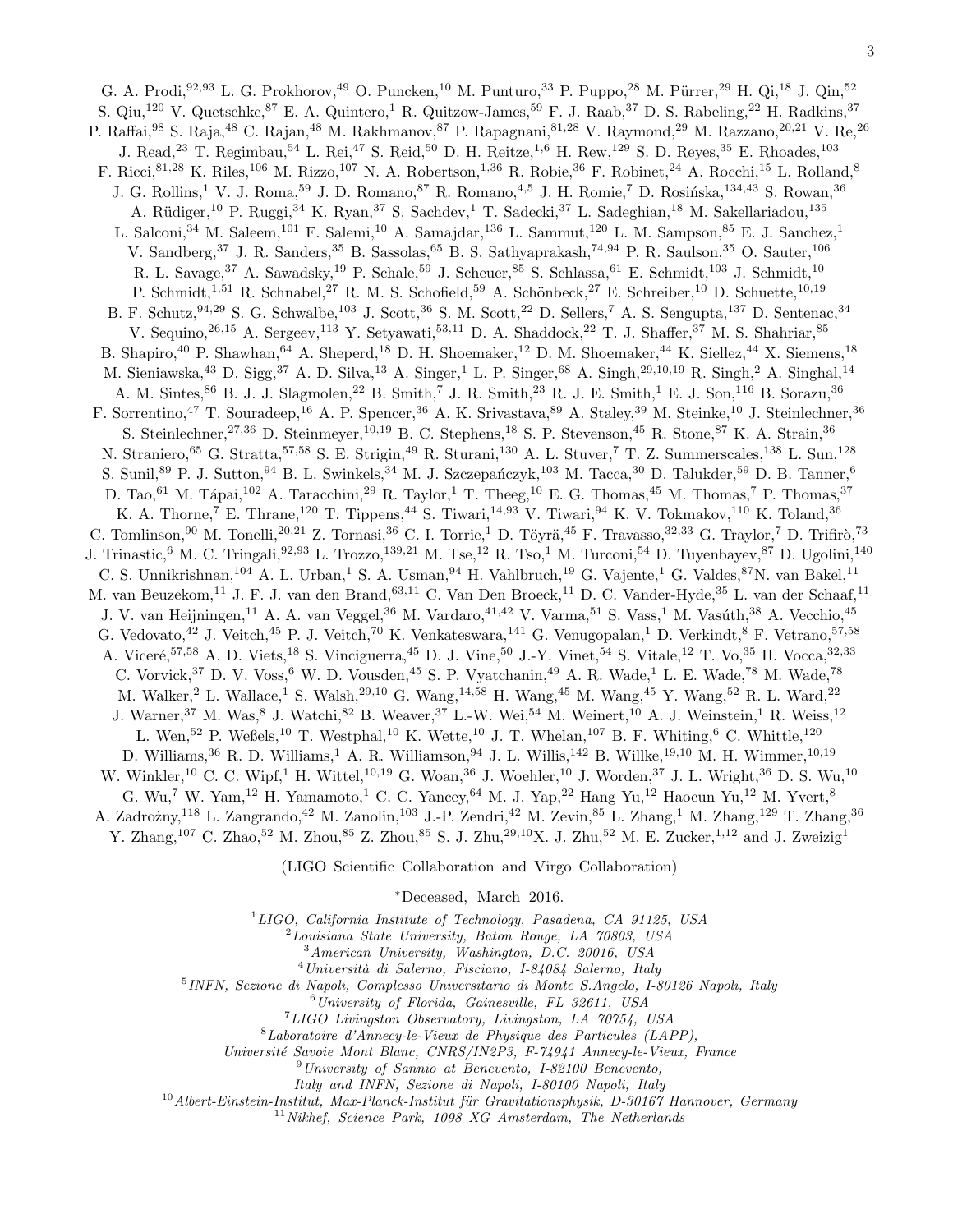LIGO, Massachusetts Institute of Technology, Cambridge, MA 02139, USA

 $^{13}$ Instituto Nacional de Pesquisas Espaciais, 12227-010 São José dos Campos, São Paulo, Brazil

INFN, Gran Sasso Science Institute, I-67100 L'Aquila, Italy

INFN, Sezione di Roma Tor Vergata, I-00133 Roma, Italy

Inter-University Centre for Astronomy and Astrophysics, Pune 411007, India

International Centre for Theoretical Sciences, Tata Institute of Fundamental Research, Bengaluru 560089, India

<sup>18</sup>University of Wisconsin-Milwaukee, Milwaukee, WI 53201, USA

Leibniz Universität Hannover, D-30167 Hannover, Germany

 $^{20}$ Università di Pisa, I-56127 Pisa, Italy

INFN, Sezione di Pisa, I-56127 Pisa, Italy

Australian National University, Canberra, Australian Capital Territory 0200, Australia

 $^{23}$ California State University Fullerton, Fullerton, CA 92831, USA

 $^{24}LAL$ , Univ. Paris-Sud, CNRS/IN2P3, Université Paris-Saclay, F-91898 Orsay, France

Chennai Mathematical Institute, Chennai 603103, India

 $^{26}$ Università di Roma Tor Vergata, I-00133 Roma, Italy

 $^{27}$ Universität Hamburg, D-22761 Hamburg, Germany

INFN, Sezione di Roma, I-00185 Roma, Italy

 $^{29}$ Albert-Einstein-Institut, Max-Planck-Institut für Gravitationsphysik, D-14476 Potsdam-Golm, Germany

 $30^3$ APC, AstroParticule et Cosmologie, Université Paris Diderot,

CNRS/IN2P3, CEA/Irfu, Observatoire de Paris,

Sorbonne Paris Cité, F-75205 Paris Cedex 13, France

 $31\,West$  Virginia University, Morgantown, WV 26506, USA

Università di Perugia, I-06123 Perugia, Italy

INFN, Sezione di Perugia, I-06123 Perugia, Italy

European Gravitational Observatory (EGO), I-56021 Cascina, Pisa, Italy

Syracuse University, Syracuse, NY 13244, USA

SUPA, University of Glasgow, Glasgow G12 8QQ, United Kingdom

LIGO Hanford Observatory, Richland, WA 99352, USA

Wigner RCP, RMKI, H-1121 Budapest, Konkoly Thege Miklós út 29-33, Hungary

Columbia University, New York, NY 10027, USA

Stanford University, Stanford, CA 94305, USA

Universit`a di Padova, Dipartimento di Fisica e Astronomia, I-35131 Padova, Italy

INFN, Sezione di Padova, I-35131 Padova, Italy

Nicolaus Copernicus Astronomical Center, Polish Academy of Sciences, 00-716, Warsaw, Poland

Center for Relativistic Astrophysics and School of Physics,

Georgia Institute of Technology, Atlanta, GA 30332, USA

University of Birmingham, Birmingham B15 2TT, United Kingdom

 $^{46}$ Università degli Studi di Genova, I-16146 Genova, Italy

INFN, Sezione di Genova, I-16146 Genova, Italy

 $^{48}RRCAT$ , Indore MP 452013, India

<sup>49</sup>Faculty of Physics, Lomonosov Moscow State University, Moscow 119991, Russia

SUPA, University of the West of Scotland, Paisley PA1 2BE, United Kingdom

Caltech CaRT, Pasadena, CA 91125, USA

University of Western Australia, Crawley, Western Australia 6009, Australia

Department of Astrophysics/IMAPP, Radboud University Nijmegen,

P.O. Box 9010, 6500 GL Nijmegen, The Netherlands

 $^{54}$ Artemis, Université Côte d'Azur, CNRS, Observatoire Côte d'Azur, CS 34229, F-06304 Nice Cedex 4, France

 $^{55}$ Institut de Physique de Rennes, CNRS, Université de Rennes 1, F-35042 Rennes, France

 $56\,W$ ashington State University, Pullman, WA 99164, USA

Università degli Studi di Urbino 'Carlo Bo', I-61029 Urbino, Italy

INFN, Sezione di Firenze, I-50019 Sesto Fiorentino, Firenze, Italy

University of Oregon, Eugene, OR 97403, USA

 $^{60}$ Laboratoire Kastler Brossel, UPMC-Sorbonne Universités, CNRS,

ENS-PSL Research University, Collège de France, F-75005 Paris, France

Carleton College, Northfield, MN 55057, USA

Astronomical Observatory Warsaw University, 00-478 Warsaw, Poland

VU University Amsterdam, 1081 HV Amsterdam, The Netherlands

University of Maryland, College Park, MD 20742, USA

 $^{65}$ Laboratoire des Matériaux Avancés (LMA), CNRS/IN2P3, F-69622 Villeurbanne, France

Université Claude Bernard Lyon 1, F-69622 Villeurbanne, France

Università di Napoli 'Federico II', Complesso Universitario di Monte S.Angelo, I-80126 Napoli, Italy

NASA/Goddard Space Flight Center, Greenbelt, MD 20771, USA

RESCEU, University of Tokyo, Tokyo, 113-0033, Japan.

University of Adelaide, Adelaide, South Australia 5005, Australia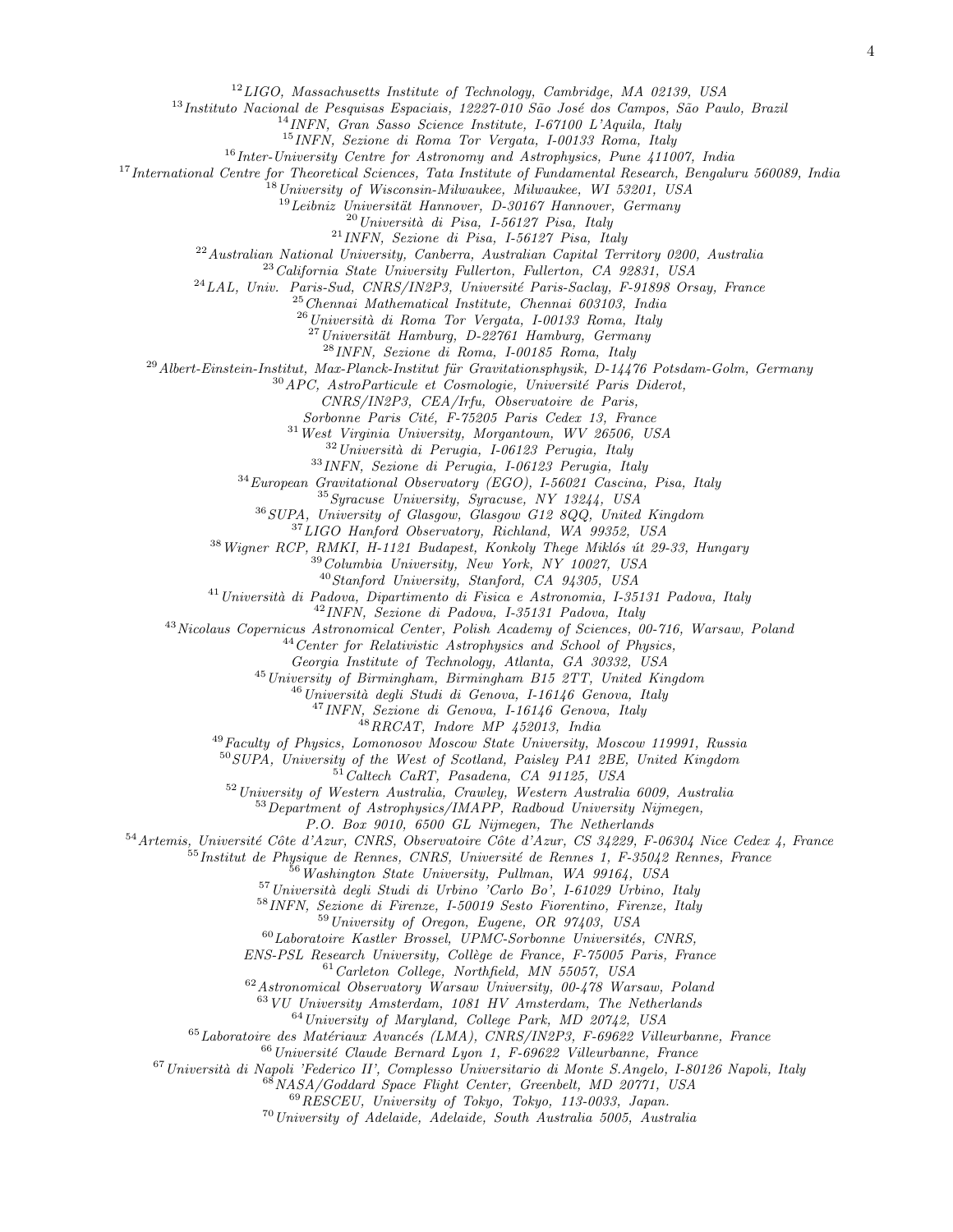Tsinghua University, Beijing 100084, China

Texas Tech University, Lubbock, TX 79409, USA

The University of Mississippi, University, MS 38677, USA

The Pennsylvania State University, University Park, PA 16802, USA

<sup>75</sup> National Tsing Hua University, Hsinchu City, 30013 Taiwan, Republic of China

Charles Sturt University, Wagga Wagga, New South Wales 2678, Australia

University of Chicago, Chicago, IL 60637, USA

Kenyon College, Gambier, OH 43022, USA

Korea Institute of Science and Technology Information, Daejeon 305-806, Korea

University of Cambridge, Cambridge CB2 1TN, United Kingdom

Università di Roma 'La Sapienza', I-00185 Roma, Italy

University of Brussels, Brussels 1050, Belgium

Sonoma State University, Rohnert Park, CA 94928, USA

Montana State University, Bozeman, MT 59717, USA

Center for Interdisciplinary Exploration  $\mathcal{B}$  Research in Astrophysics (CIERA),

Northwestern University, Evanston, IL 60208, USA

Universitat de les Illes Balears, IAC3—IEEC, E-07122 Palma de Mallorca, Spain

The University of Texas Rio Grande Valley, Brownsville, TX 78520, USA

88 Bellevue College, Bellevue, WA 98007, USA

Institute for Plasma Research, Bhat, Gandhinagar 382428, India

The University of Sheffield, Sheffield S10 2TN, United Kingdom

California State University, Los Angeles, 5154 State University Dr, Los Angeles, CA 90032, USA

Università di Trento, Dipartimento di Fisica, I-38123 Povo, Trento, Italy

INFN, Trento Institute for Fundamental Physics and Applications, I-38123 Povo, Trento, Italy

Cardiff University, Cardiff CF24 3AA, United Kingdom

Montclair State University, Montclair, NJ 07043, USA

<sup>96</sup> National Astronomical Observatory of Japan, 2-21-1 Osawa, Mitaka, Tokyo 181-8588, Japan

Canadian Institute for Theoretical Astrophysics,

University of Toronto, Toronto, Ontario M5S 3H8, Canada

<sup>98</sup> MTA Eötvös University, "Lendulet" Astrophysics Research Group, Budapest 1117, Hungary

<sup>99</sup> School of Mathematics, University of Edinburgh, Edinburgh EH9 3FD, United Kingdom

<sup>100</sup> University and Institute of Advanced Research, Gandhinagar, Gujarat 382007, India

 $^{101}$ IISER-TVM, CET Campus, Trivandrum Kerala 695016, India

University of Szeged, Dóm tér 9, Szeged 6720, Hungary

Embry-Riddle Aeronautical University, Prescott, AZ 86301, USA

Tata Institute of Fundamental Research, Mumbai 400005, India

INAF, Osservatorio Astronomico di Capodimonte, I-80131, Napoli, Italy

University of Michigan, Ann Arbor, MI 48109, USA

Rochester Institute of Technology, Rochester, NY 14623, USA

NCSA, University of Illinois at Urbana-Champaign, Urbana, IL 61801, USA

University of Białystok, 15-424 Białystok, Poland

SUPA, University of Strathclyde, Glasgow G1 1XQ, United Kingdom

University of Southampton, Southampton SO17 1BJ, United Kingdom

University of Washington Bothell, 18115 Campus Way NE, Bothell, WA 98011, USA

<sup>113</sup>Institute of Applied Physics, Nizhny Novgorod, 603950, Russia

Seoul National University, Seoul 151-742, Korea

Inje University Gimhae, 621-749 South Gyeongsang, Korea

National Institute for Mathematical Sciences, Daejeon 305-390, Korea

Pusan National University, Busan 609-735, Korea

 $^{118}NCBJ, \ 05\text{-}400 \$  Świerk-Otwock, Poland

Institute of Mathematics, Polish Academy of Sciences, 00656 Warsaw, Poland

The School of Physics & Astronomy, Monash University, Clayton 3800, Victoria, Australia

Hanyang University, Seoul 133-791, Korea

The Chinese University of Hong Kong, Shatin, NT, Hong Kong

<sup>123</sup> University of Alabama in Huntsville, Huntsville, AL 35899, USA

ESPCI, CNRS, F-75005 Paris, France

University of Minnesota, Minneapolis, MN 55455, USA

Università di Camerino, Dipartimento di Fisica, I-62032 Camerino, Italy

Southern University and A&M College, Baton Rouge, LA 70813, USA

The University of Melbourne, Parkville, Victoria 3010, Australia

College of William and Mary, Williamsburg, VA 23187, USA

Instituto de Física Teórica, University Estadual Paulista/ICTP South

American Institute for Fundamental Research, S˜ao Paulo SP 01140-070, Brazil

Whitman College, 345 Boyer Avenue, Walla Walla, WA 99362 USA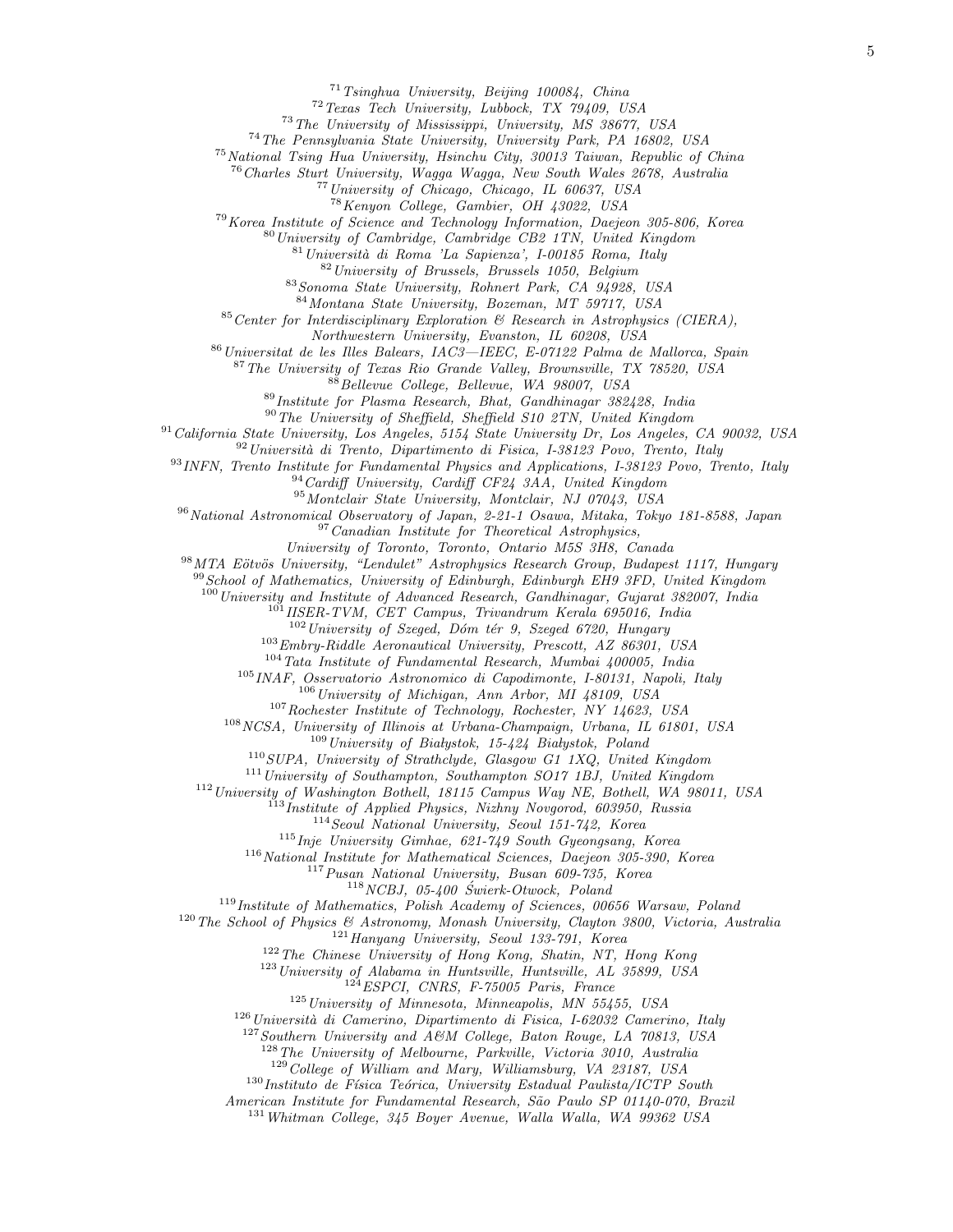$132$ Université de Lyon, F-69361 Lyon, France

<sup>133</sup> Hobart and William Smith Colleges, Geneva, NY 14456, USA

 $134$  Janusz Gil Institute of Astronomy, University of Zielona Góra, 65-265 Zielona Góra, Poland

<sup>135</sup> King's College London, University of London, London WC2R 2LS, United Kingdom

<sup>136</sup>IISER-Kolkata, Mohanpur, West Bengal 741252, India

<sup>137</sup> Indian Institute of Technology, Gandhinagar Ahmedabad Gujarat 382424, India

<sup>138</sup>Andrews University, Berrien Springs, MI 49104, USA

 $139$ Università di Siena, I-53100 Siena, Italy

 $140$  Trinity University, San Antonio, TX 78212, USA

<sup>141</sup> University of Washington, Seattle, WA 98195, USA

<sup>142</sup>Abilene Christian University, Abilene, TX 79699, USA

(Dated: February 1, 2017)

A wide variety of astrophysical and cosmological sources are expected to contribute to a stochastic gravitational-wave background. Following the observations of GW150914 and GW151226, the rate and mass of coalescing binary black holes appear to be greater than many previous expectations. As a result, the stochastic background from unresolved compact binary coalescences is expected to be particularly loud. We perform a search for the isotropic stochastic gravitational-wave background using data from Advanced LIGO's first observing run. The data display no evidence of a stochastic gravitational-wave signal. We constrain the dimensionless energy density of gravitational waves to be  $\Omega_0 < 1.7 \times 10^{-7}$  with 95% confidence, assuming a flat energy density spectrum in the most sensitive part of the LIGO band (20 − 86 Hz). This is a factor of  $\sim$ 33 times more sensitive than previous measurements. We also constrain arbitrary power-law spectra. Finally, we investigate the implications of this search for the background of binary black holes using an astrophysical model for the background.

Introduction.— Many astrophysical and cosmological phenomena are expected to contribute to a stochastic gravitational-wave background, henceforth, simply refered to as a "background". These include unresolved compact binary coalescences of both black holes and neutron stars [\[1–](#page-10-0)[5\]](#page-10-1), rotating neutron stars [\[6](#page-10-2)[–8\]](#page-10-3), supernovae  $[9-12]$  $[9-12]$ , cosmic strings  $[13-16]$  $[13-16]$ , inflationary models  $[17-$ [24\]](#page-10-9), phase transitions [\[25](#page-10-10)[–27\]](#page-10-11), and the pre-Big Bang scenario [\[28](#page-10-12)[–31\]](#page-10-13). The variety of mechanisms potentially contributing to the background provides the opportunity to study a number of different environments within the Universe.

The recent detections of binary black hole (BBH) coalescences by Advanced LIGO [\[32,](#page-10-14) [33\]](#page-10-15) suggest that the Universe may be rich with coalescing BBHs. While events like GW150914 and GW151226 are loud enough to be clearly detected, we expect there to be many more events that are too far away to be individually resolved and that contribute to the background. Since this BBH population originates from sources that are too distant to be individually detected, the stochastic search probes a distinct population of binaries compared to nearby sources [\[34\]](#page-10-16). The background from these binaries provides complementary information to individually resolved binary coalescences [\[35\]](#page-10-17).

In this Letter, we report on the search for an isotropic background using data from Advanced LIGO's first observing run O1. We search for the background by crosscorrelating data streams from the two separate LIGO detectors and looking for a coherent signal. We find no evidence for the background and place the best upper limits to date on the energy density of the background in the LIGO frequency band. We also update the implications for a BBH background using all the data from O1.

Data.—Before this analysis, the best limits on the background from Initial LIGO and Virgo data were obtained using 2009–2010 [\[36\]](#page-10-18) and 2005–2007 data [\[37\]](#page-10-19). In this work we use data from the upgraded Advanced LIGO observatories in Hanford, WA (H1) and Livingston, LA (L1) [\[38\]](#page-10-20). We analyze O1 data from September 18, 2015 15:00 UTC-January 12, 2016 16:00 UTC.

Method.— We define the background energy density spectrum as [\[39\]](#page-10-21)

$$
\Omega_{\rm GW}(f) = \frac{f}{\rho_c} \frac{d\rho_{\rm GW}}{df},\tag{1}
$$

where f is the frequency,  $\rho_c = 3c^2 H_0^2/(8\pi G)$  is the critical energy density to close the Universe (numerically,  $\rho_c = 7.8 \times 10^{-9} \text{ erg/cm}^3$  using the Hubble constant  $H_0 = 68$  km s<sup>-1</sup> Mpc<sup>-1</sup> from [\[40,](#page-10-22) [41\]](#page-10-23)), and  $d\rho_{\rm GW}$  is the gravitational-wave energy density in the frequency range from f to  $f + df$ . For the LIGO frequency band, most theoretical models for  $\Omega_{\rm GW}(f)$  can be approximated as a power law in frequency [\[39,](#page-10-21) [42,](#page-10-24) [43\]](#page-10-25):

$$
\Omega_{\rm GW}(f) = \Omega_{\alpha} \left(\frac{f}{f_{\rm ref}}\right)^{\alpha}.
$$
 (2)

Following [\[35\]](#page-10-17), we assume a reference frequency of 25 Hz, which corresponds to the most sensitive band of the LIGO stochastic search for a detector network operating at design sensitivity. The variable  $\Omega_{\alpha}$  characterizes the background amplitude across the sensitive frequency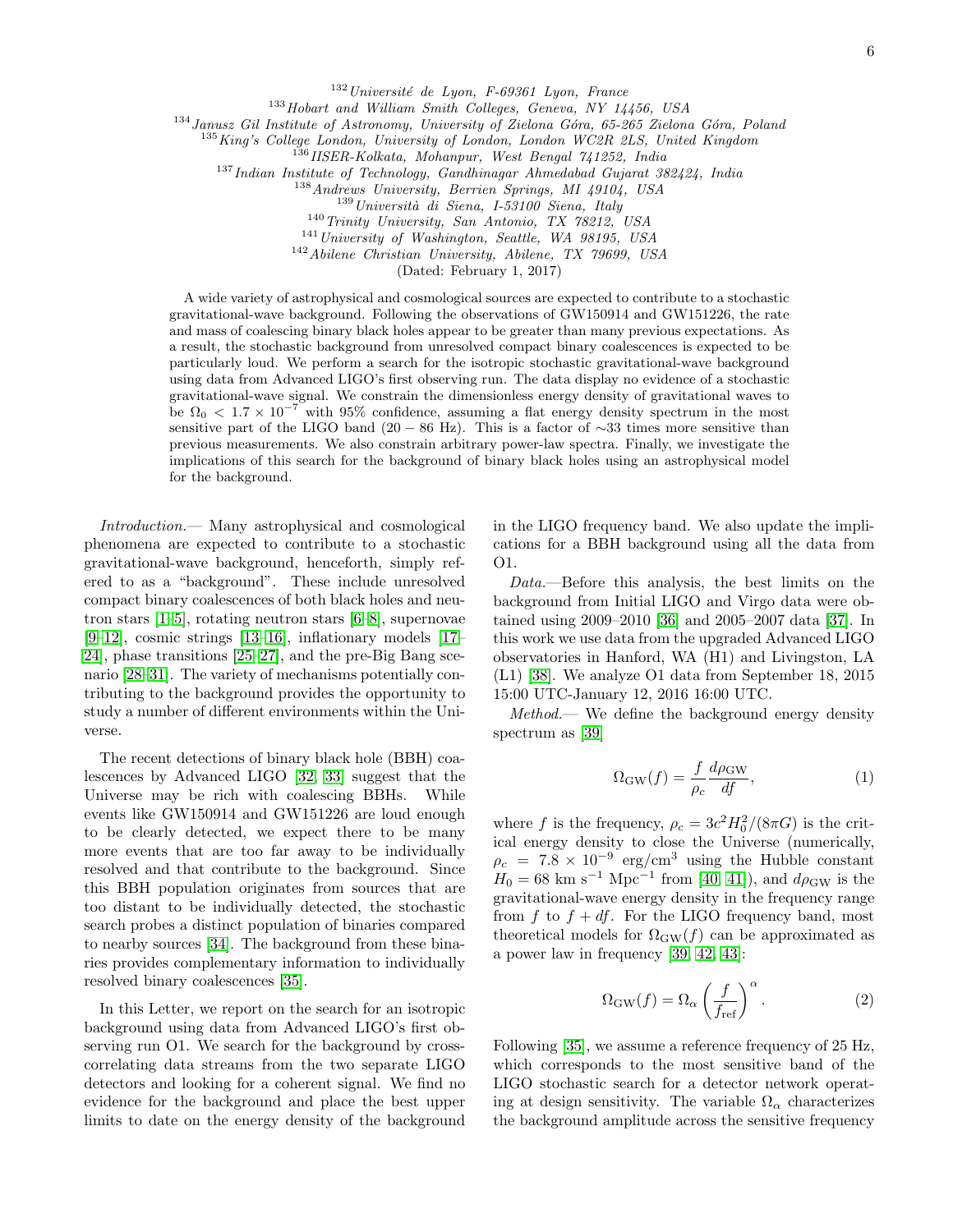band. Past analyses have used  $\alpha = 0$  and  $\alpha = 3$  to represent cosmologically and astrophysically motivated background models respectively [\[36,](#page-10-18) [42–](#page-10-24)[45\]](#page-10-26). In this analysis we use these two spectral indices but also include limits on the background spectrum assuming  $\alpha = 2/3$ , which describes the background dominated by compact binary inspirals [\[35,](#page-10-17) [46\]](#page-10-27). This choice of spectral index is especially interesting given the loud background from BBHs inferred from recent Advanced LIGO detections in O1 [\[32,](#page-10-14) [33,](#page-10-15) [35,](#page-10-17) [47\]](#page-10-28).

Our search uses a cross-correlation method optimized to search for the background using the pair of LIGO detectors [\[39\]](#page-10-21). As discussed for instance in [\[48\]](#page-10-29), crosscorrelation is preferred to auto-correlation because the noise in each detector is not sufficiently well modelled to perform subtraction of the noise auto-power. We define the estimator

<span id="page-6-0"></span>
$$
\hat{Y}_{\alpha} = \int_{-\infty}^{\infty} df \int_{-\infty}^{\infty} df' \, \delta_T (f - f') \tilde{s}_1^*(f) \tilde{s}_2(f') \tilde{Q}_{\alpha}(f') \tag{3}
$$

with variance

$$
\sigma_Y^2 \approx \frac{T}{2} \int_0^\infty df P_1(f) P_2(f) |\tilde{Q}_\alpha(f)|^2, \tag{4}
$$

where  $\tilde{s}_{1,2}(f)$  are the Fourier transforms of the strain time series data from the two detectors,  $\delta_T(f - f')$  is a finite-time approximation to the Dirac delta function, T is the observation time,  $P_{1,2}$  are the one-sided power spectral densities for the detectors, and  $\tilde{Q}_{\alpha}(f)$  is a filter function to optimize the search [\[49\]](#page-10-30),

$$
\tilde{Q}_{\alpha}(f) = \lambda_{\alpha} \frac{\gamma(f)H_0^2}{f^3 P_1(f) P_2(f)} \left(\frac{f}{f_{\text{ref}}}\right)^{\alpha}.
$$
 (5)

The spatial separation and relative orientation of the two detectors are accounted for in the overlap reduction function,  $\gamma(f)$  [\[50\]](#page-10-31) and the normalization constant  $\lambda_{\alpha}$  is chosen such that  $\langle \hat{Y}_{\alpha} \rangle = \Omega_{\alpha}$ .

Data Quality.—For this analysis, the strain time series data are down-sampled to 4096 Hz from 16384 Hz and separated into 50%-overlapping 192 s segments, as in [\[42\]](#page-10-24). The segments are Hann-windowed and high-pass filtered with a 16th order Butterworth digital filter with knee frequency of 11 Hz. The data are coarse-grained to a frequency resolution of 0.031 Hz. This is a finer frequency resolution than was used in previous analyses due to the need to remove many finely spaced lines at low frequencies.

We apply cuts in the time and frequency domains, following [\[36\]](#page-10-18). The total live time after all time domain vetoes have been applied was 29.85 days. These cuts remove 35% of the time-series data. The frequency domain cuts remove 21% of the observing band. In the technical supplement to this paper [\[51\]](#page-10-32), we discuss in more detail the removed times and frequencies, the recovery of



FIG. 1. We show the estimator for  $\Omega_0$  in each frequency bin, along with  $\pm 2\sigma$  error bars, in the frequency band that contains 99% of the sensitivity for  $\alpha = 0$ . The loss of sensitivity at around 65 Hz is due to a zero in the overlap reduction function. There are several lines associated with known instrumental artifacts which do not lead to excess cross-correlation. The data are consistent with Gaussian noise, as described in the Results section.

hardware and software injections, and an analysis of correlated noise due to geophysical Schumann resonances.

Results.—Our search finds no evidence of the background, and the data are consistent with statistical fluctuations, assuming Gaussian noise. The integrand of Equation [3,](#page-6-0) multiplied by  $df = 0.031$  Hz, gives an estimator for  $\Omega_0$  in each frequency bin. We plot this quantity, along with  $\pm 2\sigma$  error bars, in Figure [6.](#page-12-0) To check for Gaussianity, we employ a noise model that the estimator in each frequency bin is drawn from a Gaussian distribution with zero mean with the standard deviation of that frequency bin. We obtain a  $\chi^2$  per degree of freedom of 0.92, indicating that the data are consistent with Gaussian noise.

Consequently, we are able to place upper bounds on the energy density present in the background. For  $\alpha = 0$ , we place the bound  $\Omega_0 < 1.7 \times 10^{-7}$  at 95% confidence, where 99% of the sensitivity comes in the frequency band  $20 - 86$  Hz. This is a factor of 33 times more sensitive than the previous best limit at these frequencies [\[36\]](#page-10-18).

Following [\[52\]](#page-11-0), we show 95% confidence contours in the  $\Omega_{\alpha}$  –  $\alpha$  plane in Figure [2](#page-7-0) by computing the joint posterior for  $\Omega_{\alpha}$  and  $\alpha$ . In addition, in Table [I,](#page-7-1) we report upper limits on the energy density for specific fixed values of the spectral index, marginalizing over amplitude calibration uncertainty [\[53\]](#page-11-1) using the conservative estimates of 11.8% for H1 and 13.4% for L1. Phase calibration uncertainties are negligible.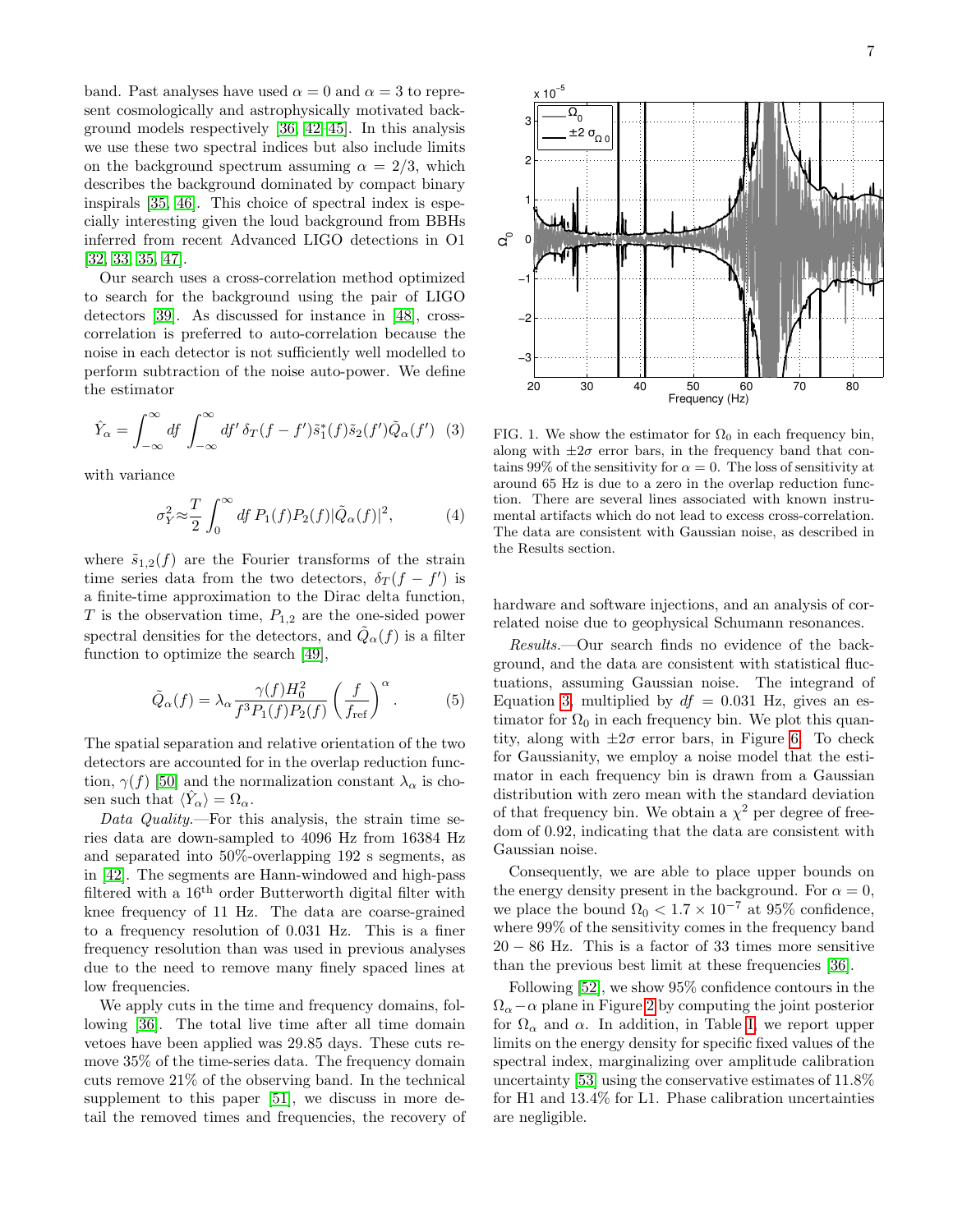| Spectral index $\alpha$ Frequency band with 99% sensitivity Amplitude $\Omega_{\alpha}$ |                                  | $ 95\% \text{ CL upper limit} $ Previous limits [36] |                      |
|-----------------------------------------------------------------------------------------|----------------------------------|------------------------------------------------------|----------------------|
| $20 - 85.8$ Hz                                                                          | $(4.4 \pm 5.9) \times 10^{-8}$   | $1.7 \times 10^{-7}$                                 | $5.6 \times 10^{-6}$ |
| $20 - 98.2$ Hz                                                                          | $ (3.5 \pm 4.4) \times 10^{-8} $ | $1.3 \times 10^{-7}$                                 |                      |
| $20 - 305$ Hz                                                                           | $ (3.7 \pm 6.5) \times 10^{-9} $ | $1.7 \times 10^{-8}$                                 | $7.6 \times 10^{-8}$ |

<span id="page-7-1"></span>TABLE I. The frequency band with 99% of the sensitivity are shown, along with the point estimate and standard deviation for the amplitude of the background, and 95% confidence level upper limits using O1 data for three values of the spectral index,  $\alpha = 0, 2/3, 3$ . We also show the previous upper limits using Initial LIGO-Virgo data.



<span id="page-7-0"></span>FIG. 2. Following [\[52\]](#page-11-0), we present 95 % confidence contours in the  $\Omega_{\alpha} - \alpha$  plane. The region above these curves is excluded at 95% confidence. We show the constraints coming from the final science run of Initial LIGO-Virgo [\[36\]](#page-10-18) and from O1 data. Finally, we display the projected (not observed) design sensitivity to  $\Omega_{\alpha}$  and  $\alpha$  for Advanced LIGO and Virgo [\[54\]](#page-11-2).

We also compare our results with the limits placed at high frequencies from the two co-located detectors at the Hanford site (H1 and H2). In [\[37\]](#page-10-19), the limit  $\Omega_3 < 7.7 \times$ 10<sup>−</sup><sup>4</sup> in the frequency band 460 − 1000 Hz was obtained for the spectral index  $\alpha = 3$  and  $f_{ref} = 900$  Hz. Using this same frequency band, and using the cross-correlated data between the Hanford and Livingston detectors, we place a limit  $\Omega_3 < 1.7 \times 10^{-2}$  for  $f_{\text{ref}} = 900$  Hz. This is about a factor of 22 larger than the limit from the colocated detectors, in part due to the loss in sensitivity of a stochastic search from cross-correlating detectors at different spatial locations.

In Figure [3,](#page-8-0) we show the constraints from this analysis and from previous analyses using other detectors, theoretical predictions, and the expected sensitivity of future measurements by LIGO-Virgo and by the Laser Interferometer Space Antenna (LISA). Where applicable, we show constraints using power-law integrated curves (PI curves) [\[55\]](#page-11-3), which account for the broadband nature of the search by integrating a range of power-law signals over the sensitive frequency band of the detector. By

construction, any power-law spectrum which crosses a PI curve is detectable with  $SNR \geq 2$ .

The blue curve labeled 'aLIGO O1' in Figure [3](#page-8-0) shows the measured O1 PI curve. We also display the PI curve for the final science run of Initial LIGO and Virgo [\[36\]](#page-10-18), H1-H2 [\[37\]](#page-10-19), as well as the projected design sensitivity for the advanced detector network. The curve labeled 'Design' assumes 2 years of co-incident data taken with both Advanced LIGO and Virgo operating at design sensitivity, using the projections in [\[54\]](#page-11-2). For the sake of comparison, the measured O1 PI curve at  $\alpha = 0$  is 1.6 times larger than the projected PI curve at  $\alpha = 0$  using the projections in [\[54\]](#page-11-2) and 29.85 days of live time, which is fairly good agreement between predicted and achieved sensitivity. Finally, in red we present the projected sensitivity of a space-based detector with similar sensitivity to LISA, using the PI curve presented in [\[55\]](#page-11-3) computed using the projections in [\[60,](#page-11-4) [61\]](#page-11-5).

We compare these constraints with direct limits from the ringing of Earth's normal modes [\[59\]](#page-11-6), indirect limits from the Cosmic Microwave Background (CMB) and Big Bang Nucleosynthesis (BBN) [\[57\]](#page-11-7), and limits from pulsar timing arrays [\[58\]](#page-11-8) and CMB measurements at low multipole moments [\[56\]](#page-11-9).

In addition, we give examples of several models which can contribute to the background. We show the background expected from slow-roll inflation with a tensor-toscalar-ratio  $r = 0.11$  (the upper limit allowed by Planck [\[40\]](#page-10-22)). We also show examples of the BBH coalescence model, and the binary neutron star (BNS) coalescence model, which we describe below. As noted in [\[62\]](#page-11-10), LISA is likely to be able to detect the BBH background of the size considered here.

Astrophysical Implications.—In order to model the background from binary systems we will follow the approach of [\[35\]](#page-10-17). We divide the compact binary population into classes labeled by  $k$  [\[63,](#page-11-11) [64\]](#page-11-12). Each class has distinct values of source parameters (for example the masses), which we denote by  $\theta_k$ . The total astrophysical background is a sum over the contributions in each class. The contribution of class  $k$  to the background may be written in terms of an integral over the redshift  $z$  as  $[1, 5, 65-70]$  $[1, 5, 65-70]$  $[1, 5, 65-70]$  $[1, 5, 65-70]$ 

$$
\Omega_{\rm GW}(f; \theta_k) = \frac{f}{\rho_c H_0} \int_0^{z_{\rm max}} dz \frac{R_m(z; \theta_k) \frac{dE_{\rm GW}}{df}(f_s; \theta_k)}{(1+z)E(\Omega_M, \Omega_\Lambda, z)},
$$
(6)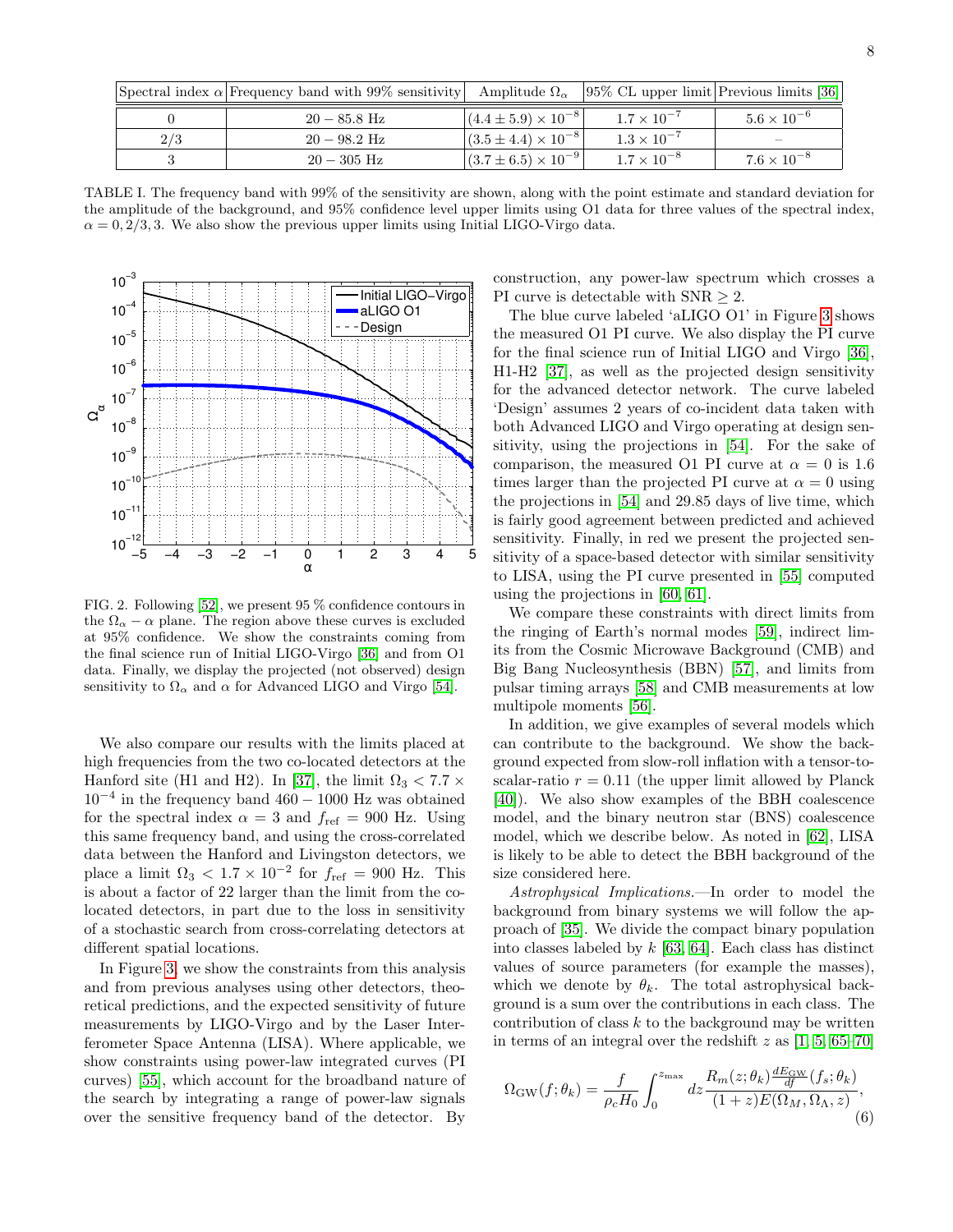

<span id="page-8-0"></span>FIG. 3. Presented here are constraints on the background in PI form [\[55\]](#page-11-3), as well as some representative models, across many decades in frequency. We compare the limits from ground-based interferometers from the final science run of Initial LIGO-Virgo, the co-located detectors at Hanford (H1-H2), Advanced LIGO (aLIGO) O1, and the projected design sensitivity of the advanced detector network assuming two years of coincident data, with constraints from other measurements: CMB measurements at low multipole moments [\[56\]](#page-11-9), indirect limits from the Cosmic Microwave Background (CMB) and Big-Bang Nucleosynthesis [\[57,](#page-11-7) [58\]](#page-11-8), pulsar timing [\[58\]](#page-11-8), and from the ringing of Earth's normal modes [\[59\]](#page-11-6). We also show projected limits from a space-based detector such as LISA [\[55,](#page-11-3) [60,](#page-11-4) [61\]](#page-11-5), following the assumptions of [\[55\]](#page-11-3). We extend the BNS and BBH distributions using an  $f^{2/3}$ power-law down to low frequencies, with a low-frequency cut-off imposed where the inspiral time-scale is of order the Hubble scale. In Figure [5,](#page-9-0) we show the region in the black box in more detail.

where  $R_m(z; \theta_k)$  is the binary merger rate per unit comoving volume per unit time,  $dE_{\rm GW}/df(f_s, \theta_k)$  is the energy spectrum emitted by a single binary evaluated in terms of the source frequency  $f_s = (1 + z)f$ , and  $E(\Omega_M, \Omega_\Lambda, z) = \sqrt{\Omega_M(1+z)^3 + \Omega_\Lambda}$  accounts for the dependence of comoving volume on cosmology. We use cosmological parameters from Planck [\[40\]](#page-10-22), and  $\Omega_M$  =  $1 - \Omega_{\Lambda} = 0.308.$ 

The energy spectrum  $dE_{\rm GW}/df$  is determined from the strain waveform of the binary system. The dominant contribution to the background comes from the inspiral phase, however for BBH we include the merger and ringdown phases using the waveforms from [\[5,](#page-10-1) [71\]](#page-11-15) with the modifications from [\[72\]](#page-11-16). We choose to cut off the redshift integral at  $z_{\text{max}} = 10$ . Redshifts larger than five contribute little to the integral due to the small number of stars formed at such high redshift [\[1,](#page-10-0) [5,](#page-10-1) [34,](#page-10-16) [65–](#page-11-13)[70\]](#page-11-14).

To compute the binary merger rate  $R_m(z; \theta_k)$ , we use the same assumptions as in [\[35\]](#page-10-17), unless stated otherwise. For the BNS case, we assume that the minimal time between the formation and the coalescence of the binary is  $t_{\text{min}} = 20$  Myr, following for instance [\[46\]](#page-10-27). This is to be compared to  $t_{\text{min}} = 50$  Myr for BBH [\[35,](#page-10-17) [73\]](#page-11-17).

As was emphasized in [\[74\]](#page-11-18), heavy stellar mass black holes are expected to form in regions of low metallicity, which are associated with weaker stellar winds. To account for this effect, following [\[35\]](#page-10-17), for binary systems with chirp masses larger than 30  $M_{\odot}$ , we use only the fraction of stars that form in an environment with metallicity  $Z < Z_{\odot}/2$ . For BBH (and BNS) systems with smaller masses, we do not use a cutoff. However, we note

that it makes little difference whether or not the cutoff is applied to high masses.

With the model defined above, the free parameters are the local merger rate  $R_{\text{local}} = R_m(0; \theta_k)$  and the average chirp mass  $M_c$ . The distribution of the chirp mass has little effect on the spectrum for a fixed average chirp mass [\[5\]](#page-10-1).

We place upper limits at 95% confidence in the  $M_c$  –  $R_{\text{local}}$  plane, which are shown in Figure [4.](#page-9-1) Alongside the O1 results, we show the limits using Initial LIGO-Virgo data, as well as projected sensitivity of the advanced detector network. The limits presented here are about 10 times more sensitive than those placed with Initial LIGO-Virgo data. Furthermore, the future runs of the advanced detectors are expected to yield another factor of 100 improvement in sensitivity in  $R_{\text{local}}$  for a given average chirp mass. We also show the local rate and chirp mass inferred from direct detections of BBH mergers during O1 [\[47,](#page-10-28) [64\]](#page-11-12). Comparing the projected design sensitivity on  $R_{\text{local}}$  and  $M_c$ , with the values inferred from BBH observations in O1, suggests that it may be possible for the advanced detector network to detect the astrophysical BBH background.

Finally, instead of treating the chirp mass and local merger rate as free parameters, we can use the information from individually observed BBHs to compute the corresponding background, see Figure [5.](#page-9-0) To do this, we use the same model described above and we adopt the three rate models described in [\[47\]](#page-10-28). Specifically, we consider the three-events-based, power-law, and flat-log distributions of component masses. In each case, the rate at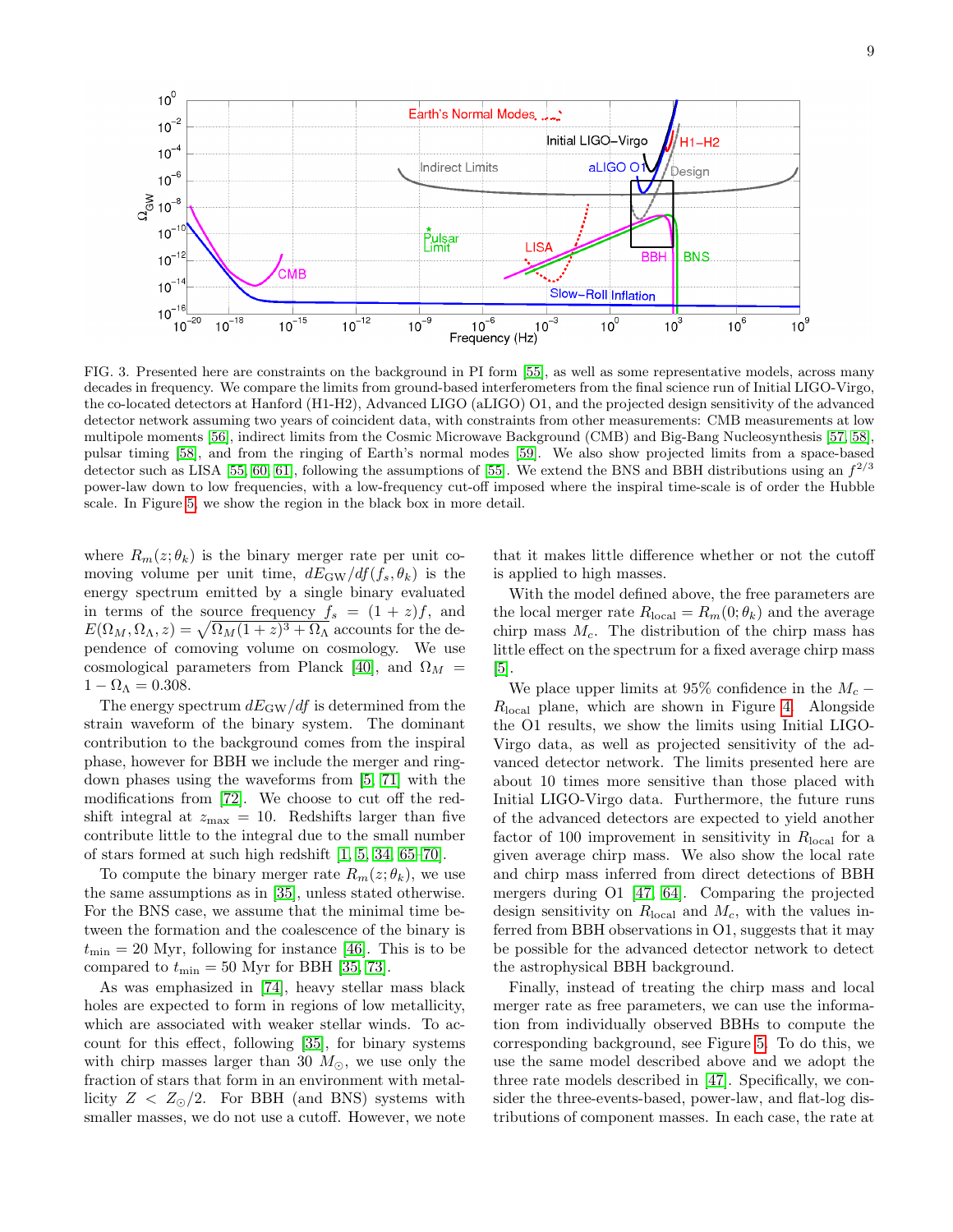

<span id="page-9-1"></span>FIG. 4. Displayed here are the 95% confidence contours on the local rate and average chirp mass parameters, using the model described in the Astrophysical Implications section. In addition to the constraint from Advanced LIGO (aLIGO) O1 data, we show the constraint from the final science run of Initial LIGO-Virgo, and the projected design sensitivity of Advanced LIGO-Virgo. We also show the median rate with 90% uncertainty inferred from O1 data for the power-law and flat-log mass distributions [\[47\]](#page-10-28), along with the band containing 68% of the chirp mass for each distribution. The gray band separates BNS from BBH backgrounds. The dip at 30  $M_{\odot}$  is due to the metallicity cutoff, as described in the Astrophysical Implications section.

redshift  $z = 0$  is normalized to the local rate derived from the O1 detections. With these assumptions we compute the background, including statistical uncertainty bands showing the 90% uncertainty in the local rate. The three rate models agree well in the sensitive frequency band of advanced detectors (10-100 Hz). Note also that the final sensitivity of the advanced detectors may be sufficient to detect this background.

Conclusions.—The results presented here represent the first search for the stochastic gravitational-wave background made with the Advanced LIGO detectors. With no evidence of a stochastic signal, we place an upper limit of  $\Omega_0 < 1.7 \times 10^{-7}$  on the GW energy density, for a spectral index  $\alpha = 0$ . This is ∼33 times more sensitive than previous direct measurements in this frequency band. We also constrain the binary coalescence parameters of chirp mass and local merger rate. For fixed chirp mass below the high mass threshold of 30  $M_{\odot}$ , the constraint on the merger rate is improved by a factor of  $\sim$  24, while for fixed merger rate, the constraint on the chirp mass is improved by a factor of  $\sim$  7, as can be seen from Figure [4.](#page-9-1) Finally, we update the background predictions due to BBH coalescences using data from O1. In this work we have focused the implications of our results for an astrophysical BBH background, as this provides the most

promising candidate for first detecting the background. The implications of our search for other astrophysical and cosmological models can be seen in Figure [3.](#page-8-0) There is also an upcoming publication that will study implications for cosmic string models in more detail.

These O1 results are a glimpse of the improvements in sensitivity to be seen in upcoming years. As the advanced detectors reach design sensitivity, there is a reasonable possibility of detecting the background due to BBHs. Even if no detection is made with these future searches, the searches will be able to constrain important cosmological and astrophysical background models.



<span id="page-9-0"></span>FIG. 5. We present a range of potential spectra for a BBH background, using the flat-log, power-law, and 3-delta mass distribution models described in [\[47,](#page-10-28) [74\]](#page-11-18), with the local rate inferred from the O1 detections [\[47\]](#page-10-28). For the flat-log and power-law distributions, we show the 90% Poisson uncertainty band due to the uncertainty in the local rate measurement. In addition, we show the measured O1 PI curve and the projected PI curve for Advanced LIGO-Virgo operating at design sensitivity.

Acknowledgments.— The authors gratefully acknowledge the support of the United States National Science Foundation (NSF) for the construction and operation of the LIGO Laboratory and Advanced LIGO as well as the Science and Technology Facilities Council (STFC) of the United Kingdom, the Max-Planck-Society (MPS), and the State of Niedersachsen/Germany for support of the construction of Advanced LIGO and construction and operation of the GEO600 detector. Additional support for Advanced LIGO was provided by the Australian Research Council. The authors gratefully acknowledge the Italian Istituto Nazionale di Fisica Nucleare (INFN), the French Centre National de la Recherche Scientifique (CNRS) and the Foundation for Fundamental Research on Matter supported by the Netherlands Organisation for Scientific Research, for the construction and operation of the Virgo detector and the creation and support of the EGO consortium. The authors also gratefully acknowledge research support from these agencies as well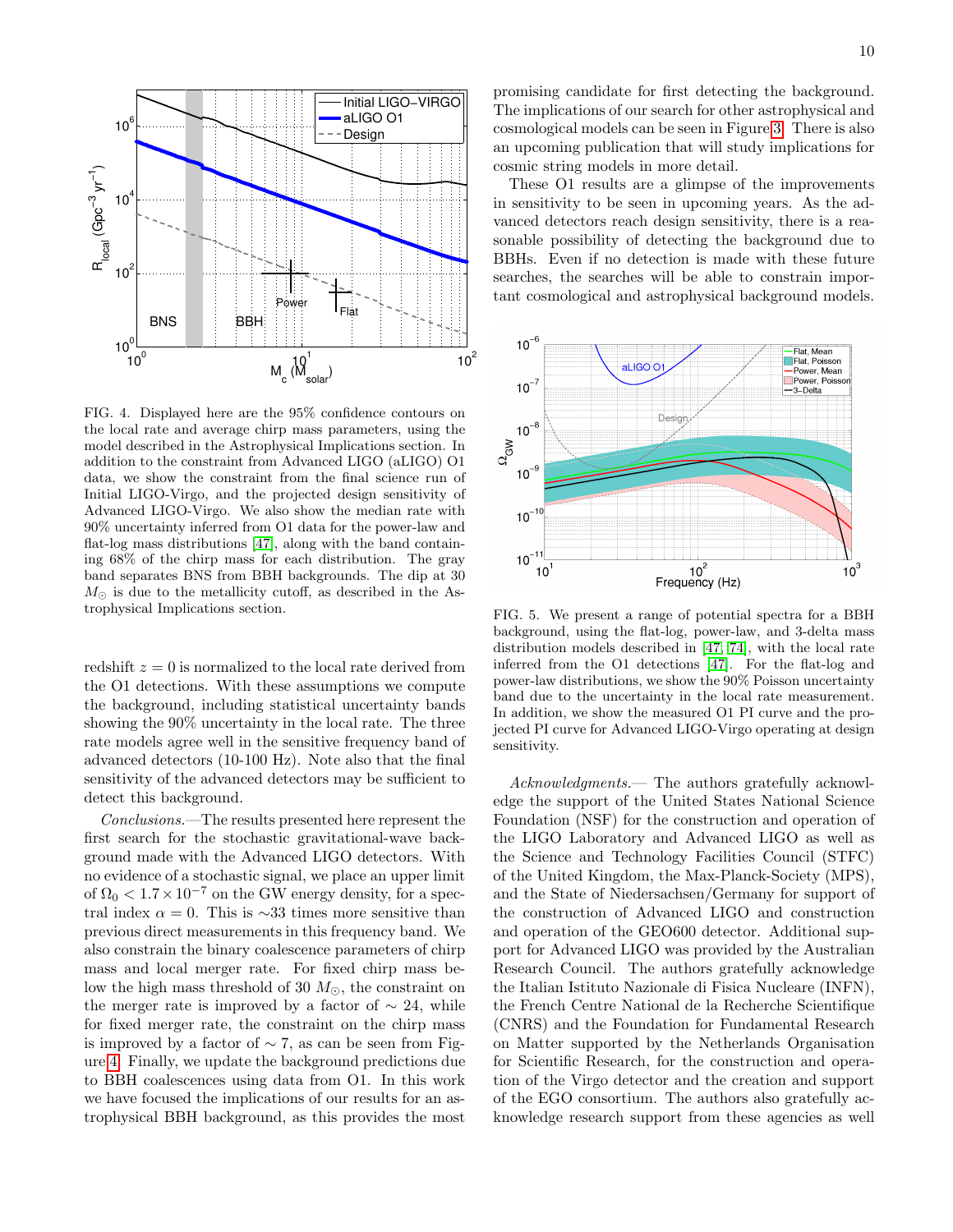as by the Council of Scientific and Industrial Research of India, Department of Science and Technology, India, Science & Engineering Research Board (SERB), India, Ministry of Human Resource Development, India, the Spanish Ministerio de Economía y Competitividad, the Conselleria d'Economia i Competitivitat and Conselleria d'Educació, Cultura i Universitats of the Govern de les Illes Balears, the National Science Centre of Poland, the European Commission, the Royal Society, the Scottish Funding Council, the Scottish Universities Physics Alliance, the Hungarian Scientific Research Fund (OTKA), the Lyon Institute of Origins (LIO), the National Research Foundation of Korea, Industry Canada and the Province of Ontario through the Ministry of Economic Development and Innovation, the Natural Science and Engineering Research Council Canada, Canadian Institute for Advanced Research, the Brazilian Ministry of Science, Technology, and Innovation, Fundação de Amparo `a Pesquisa do Estado de S˜ao Paulo (FAPESP), Russian Foundation for Basic Research, the Leverhulme Trust, the Research Corporation, Ministry of Science and Technology (MOST), Taiwan and the Kavli Foundation. The authors gratefully acknowledge the support of the NSF, STFC, MPS, INFN, CNRS and the State of Niedersachsen/Germany for provision of computational resources. This article has been assigned the document number LIGO-P1600258-v18.

- <span id="page-10-0"></span>[1] X.-J. Zhu, E. J. Howell, D. G. Blair, and Z.-H. Zhu, [Mon. Not. R. Ast. Soc.](http://dx.doi.org/10.1093/mnras/stt207) 431, 882 (2013).
- [2] S. Marassi, R. Schneider, G. Corvino, V. Ferrari, and S. P. Zwart, Phys. Rev. D 84[, 124037 \(2011\).](http://dx.doi.org/ 10.1103/PhysRevD.84.124037)
- [3] C. Wu, V. Mandic, and T. Regimbau, [Phys. Rev. D](http://dx.doi.org/10.1103/PhysRevD.85.104024) 85, [104024 \(2012\).](http://dx.doi.org/10.1103/PhysRevD.85.104024)
- [4] P. A. Rosado, Phys. Rev. D 84[, 084004 \(2011\).](http://dx.doi.org/10.1103/PhysRevD.84.084004)
- <span id="page-10-1"></span>[5] X.-J. Zhu, E. Howell, T. Regimbau, D. Blair, and Z.-H. Zhu, [Astrophys. J.](http://dx.doi.org/ 10.1088/0004-637X/739/2/86) 739, 86 (2011).
- <span id="page-10-2"></span>[6] P. D. Lasky, M. F. Bennett, and A. Melatos, [Phys. Rev.](http://dx.doi.org/10.1103/PhysRevD.87.063004) D **87**[, 063004 \(2013\).](http://dx.doi.org/10.1103/PhysRevD.87.063004)
- [7] P. A. Rosado, Phys. Rev. D 86[, 104007 \(2012\).](http://dx.doi.org/10.1103/PhysRevD.86.104007)
- <span id="page-10-3"></span>[8] X.-J. Zhu, X.-L. Fan, and Z.-H. Zhu, [Astrophys. J.](http://dx.doi.org/10.1088/0004-637X/729/1/59) 729, [59 \(2011\).](http://dx.doi.org/10.1088/0004-637X/729/1/59)
- <span id="page-10-4"></span>[9] S. Marassi, R. Schneider, and V. Ferrari, [Mon. Not. R.](http://dx.doi.org/10.1111/j.1365-2966.2009.15120.x) Ast. Soc. 398[, 293 \(2009\).](http://dx.doi.org/10.1111/j.1365-2966.2009.15120.x)
- [10] X.-J. Zhu, E. Howell, and D. Blair, [Mon. Not. R. Ast.](http://dx.doi.org/10.1111/j.1745-3933.2010.00965.x) Soc. 409[, L132 \(2010\).](http://dx.doi.org/10.1111/j.1745-3933.2010.00965.x)
- [11] A. Buonanno, G. Sigl, G. G. Raffelt, H.-T. Janka, and E. Müller, Phys. Rev. D **72**[, 084001 \(2005\).](http://dx.doi.org/ 10.1103/PhysRevD.72.084001)
- <span id="page-10-5"></span>[12] P. Sandick, K. A. Olive, F. Daigne, and E. Vangioni, Phys. Rev. D 73[, 104024 \(2006\).](http://dx.doi.org/ 10.1103/PhysRevD.73.104024)
- <span id="page-10-6"></span>[13] T. Damour and A. Vilenkin, [Phys. Rev. D](http://dx.doi.org/10.1103/PhysRevD.71.063510) 71, 063510 [\(2005\).](http://dx.doi.org/10.1103/PhysRevD.71.063510)
- [14] T. W. B. Kibble, [Journal of Physics A Mathematical](http://dx.doi.org/10.1088/0305-4470/9/8/029) General 9[, 1387 \(1976\).](http://dx.doi.org/10.1088/0305-4470/9/8/029)
- [15] S. Sarangi and S.-H. H. Tye, [Physics Letters B](http://dx.doi.org/10.1016/S0370-2693(02)01824-5) 536, 185 [\(2002\).](http://dx.doi.org/10.1016/S0370-2693(02)01824-5)
- <span id="page-10-7"></span>[16] X. Siemens, V. Mandic, and J. Creighton, [Physical Re-](http://dx.doi.org/10.1103/PhysRevLett.98.111101)

view Letters 98[, 111101 \(2007\).](http://dx.doi.org/10.1103/PhysRevLett.98.111101)

- <span id="page-10-8"></span>[17] R. Bar-Kana, [Phys. Rev. D](http://dx.doi.org/10.1103/PhysRevD.50.1157) 50, 1157 (1994).
- [18] A. A. Starobinskii, Soviet Journal of Experimental and Theoretical Physics Letters 30, 682 (1979).
- [19] R. Easther, J. T. Giblin, Jr., and E. A. Lim, [Physical](http://dx.doi.org/ 10.1103/PhysRevLett.99.221301) Review Letters 99[, 221301 \(2007\).](http://dx.doi.org/ 10.1103/PhysRevLett.99.221301)
- [20] N. Barnaby, E. Pajer, and M. Peloso, [Phys. Rev. D](http://dx.doi.org/10.1103/PhysRevD.85.023525) 85, [023525 \(2012\).](http://dx.doi.org/10.1103/PhysRevD.85.023525)
- [21] J. L. Cook and L. Sorbo, Phys. Rev. D 85[, 023534 \(2012\).](http://dx.doi.org/10.1103/PhysRevD.85.023534)
- [22] A. Lopez and K. Freese,  $arXiv:1305.5855$ .
- [23] M. S. Turner, [Phys. Rev. D](http://dx.doi.org/10.1103/PhysRevD.55.R435) **55**, 435 (1997).
- <span id="page-10-9"></span>[24] R. Easther and E. A. Lim, JCAP 4[, 010 \(2006\).](http://dx.doi.org/10.1088/1475-7516/2006/04/010)
- <span id="page-10-10"></span>[25] A. Kosowsky, M. S. Turner, and R. Watkins, Phys. Rev. Lett. 69, 2026 (1992).
- [26] M. Kamionkowski, A. Kosowsky, and M. S. Turner, Phys. Rev. D 49, 2837 (1994).
- <span id="page-10-11"></span>[27] J. T. Giblin Jr. and E. Thrane, Phys. Rev. D 90, 107502 (2014).
- <span id="page-10-12"></span>[28] M. Gasperini and G. Veneziano, [Astropart. Phys.](http://dx.doi.org/10.1016/0927-6505(93)90017-8) 1, 317 [\(1993\).](http://dx.doi.org/10.1016/0927-6505(93)90017-8)
- [29] M. Gasperini and G. Veneziano, [Mod. Phys. Lett.](http://dx.doi.org/10.1142/S0217732393003433) A8, [3701 \(1993\).](http://dx.doi.org/10.1142/S0217732393003433)
- [30] V. Mandic and A. Buonanno, Phys. Rev. D 73, 063008 (2006).
- <span id="page-10-13"></span>[31] M. Gasperini, JCAP 1612[, 010 \(2016\).](http://dx.doi.org/10.1088/1475-7516/2016/12/010)
- <span id="page-10-14"></span>[32] B. P. Abbott et al. (LIGO Scientific Collaboration and Virgo Collaboration), [Phys. Rev. Lett.](http://dx.doi.org/ 10.1103/PhysRevLett.116.061102) 116, 061102 [\(2016\).](http://dx.doi.org/ 10.1103/PhysRevLett.116.061102)
- <span id="page-10-15"></span>[33] B. P. Abbott *et al.* (LIGO Scientific Collaboration and Virgo Collaboration), [Phys. Rev. Lett.](http://dx.doi.org/ 10.1103/PhysRevLett.116.241103) 116, 241103 [\(2016\).](http://dx.doi.org/ 10.1103/PhysRevLett.116.241103)
- <span id="page-10-16"></span>[34] T. Callister, L. Sammut, S. Qiu, I. Mandel, and E. Thrane, Phys. Rev. X 7, 031018 (2016).
- <span id="page-10-17"></span>[35] B. P. Abbott et al. (LIGO Scientific Collaboration and Virgo Collaboration), [Phys. Rev. Lett.](http://dx.doi.org/ 10.1103/PhysRevLett.116.131102) 116, 131102 [\(2016\).](http://dx.doi.org/ 10.1103/PhysRevLett.116.131102)
- <span id="page-10-18"></span>[36] J. Aasi et al., Physical Review Letters 113, 231101 (2014).
- <span id="page-10-19"></span>[37] J. Aasi et al. (LIGO Scientific Collaboration and Virgo Collaboration), Phys. Rev. D 91[, 022003 \(2015\).](http://dx.doi.org/ 10.1103/PhysRevD.91.022003)
- <span id="page-10-20"></span>[38] J. Aasi et al. (LIGO Scientific Collaboration), [Class.](http://dx.doi.org/10.1088/0264-9381/32/7/074001) [Quantum Grav.](http://dx.doi.org/10.1088/0264-9381/32/7/074001) 32, 074001 (2015).
- <span id="page-10-21"></span>[39] B. Allen and J. D. Romano, [Phys. Rev. D](http://dx.doi.org/10.1103/PhysRevD.59.102001) 59, 102001 [\(1999\).](http://dx.doi.org/10.1103/PhysRevD.59.102001)
- <span id="page-10-22"></span>[40] P. A. R. Ade et al. (Planck), [Astron. Astrophys.](http://dx.doi.org/10.1051/0004-6361/201525830) 594, [A13 \(2016\).](http://dx.doi.org/10.1051/0004-6361/201525830)
- <span id="page-10-23"></span>[41] J. N. Grieb et al. (BOSS), Submitted to: Mon. Not. Roy. Astron. Soc. (2016), [arXiv:1607.03143.](http://arxiv.org/abs/1607.03143)
- <span id="page-10-24"></span>[42] B. Abbott *et al.*, [Astrophys. J.](http://dx.doi.org/10.1086/511329) **659**, 918 (2007).
- <span id="page-10-25"></span>[43] J. Abadie et al., Phys. Rev. D 85[, 122001 \(2012\).](http://dx.doi.org/10.1103/PhysRevD.85.122001)
- [44] B. P. Abbott *et al.*, Nature **460**[, 990 \(2009\).](http://dx.doi.org/10.1038/nature08278)
- <span id="page-10-26"></span>[45] J. Abadie et al., [Physical Review Letters](http://dx.doi.org/10.1103/PhysRevLett.107.271102) 107, 271102  $(2011).$
- <span id="page-10-27"></span>[46] D. Meacher *et al.*, Phys. Rev. **D92**, 063002 (2015).
- <span id="page-10-28"></span>[47] B. P. Abbott et al. (Virgo, LIGO Scientific), [Phys. Rev.](http://dx.doi.org/10.1103/PhysRevX.6.041015) X6[, 041015 \(2016\).](http://dx.doi.org/10.1103/PhysRevX.6.041015)
- <span id="page-10-29"></span>[48] J. D. Romano and N. J. Cornish, Living Reviews In Relativity (to appear).
- <span id="page-10-30"></span>[49] The Hubble constant appears explicitly, rather than being absorbed into  $\lambda_{\alpha}$ , to emphasize that the estimator for  $\Omega_{\rm GW}$  depends on the measured value of  $H_0$ .
- <span id="page-10-31"></span>[50] N. Christensen, [Phys. Rev. D](http://dx.doi.org/10.1103/PhysRevD.46.5250) 46, 5250 (1992).
- <span id="page-10-32"></span>[51] B. P. Abbott et al. (LIGO Scientific Collaboration and Virgo Collaboration), [https://dcc.ligo.org/](https://dcc.ligo.org/LIGO-P1600258)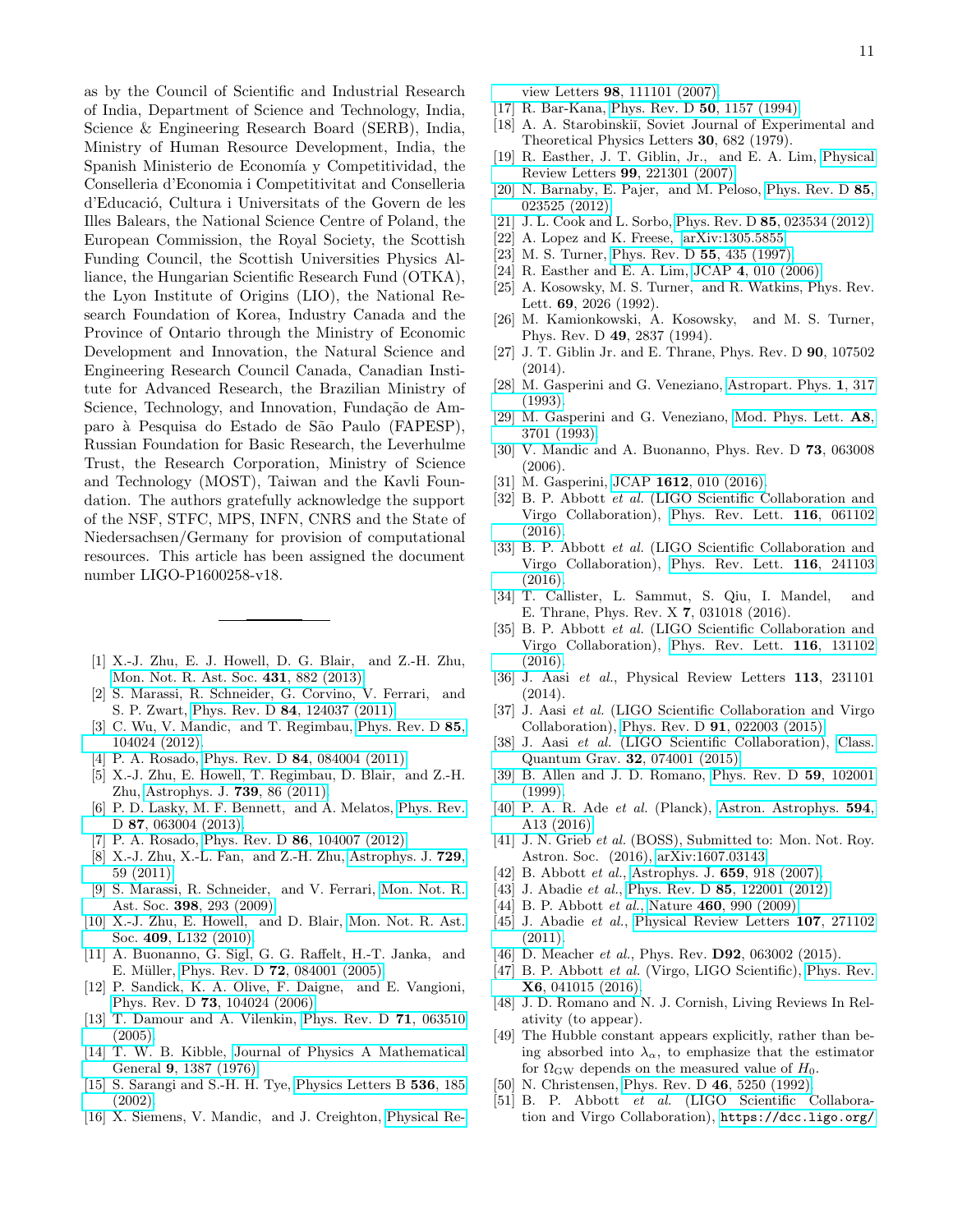[LIGO-P1600258](https://dcc.ligo.org/LIGO-P1600258) .

- <span id="page-11-0"></span>[52] V. Mandic, E. Thrane, S. Giampanis, and T. Regimbau, Phys. Rev. Lett. 109, 171102 (2012).
- <span id="page-11-1"></span>[53] J. T. Whelan, E. L. Robinson, J. D. Romano, and E. H. Thrane, [Journal of Physics Conference Series](http://dx.doi.org/10.1088/1742-6596/484/1/012027) 484 , [012027 \(2014\).](http://dx.doi.org/10.1088/1742-6596/484/1/012027)
- <span id="page-11-2"></span>[54] B. P. Abbott et al. (LIGO Scientific Collaboration, Virgo Collaboration), [Living Rev. Relat.](http://dx.doi.org/10.1007/lrr-2016-1) 19, 1 (2016).
- <span id="page-11-3"></span>[55] E. Thrane and J. D. Romano, Phys. Rev. D 88, 124032 (2013).
- <span id="page-11-9"></span>[56] P. A. R. Ade et al. (Planck), [Astron. Astrophys.](http://dx.doi.org/10.1051/0004-6361/201116464) 536, A1 [\(2011\).](http://dx.doi.org/10.1051/0004-6361/201116464)
- <span id="page-11-7"></span>[57] L. Pagano, L. Salvati, and A. Melchiorri, Phys. Lett. B760, 823 (2016).
- <span id="page-11-8"></span>[58] P. D. Lasky *et al.*, Phys. Rev. **X6**[, 011035 \(2016\).](http://dx.doi.org/10.1103/PhysRevX.6.011035)
- <span id="page-11-6"></span>[59] M. Coughlin and J. Harms, [Phys. Rev.](http://dx.doi.org/10.1103/PhysRevD.90.042005) D90, 042005 [\(2014\),](http://dx.doi.org/10.1103/PhysRevD.90.042005) [1406.1147.](http://arxiv.org/abs/1406.1147)
- <span id="page-11-4"></span>[60] N. J. Cornish and S. L. Larson, [Class. Quant. Grav.](http://dx.doi.org/10.1088/0264-9381/18/17/308) 18, [3473 \(2001\).](http://dx.doi.org/10.1088/0264-9381/18/17/308)
- <span id="page-11-5"></span>[61] J. Crowder and N. J. Cornish, [Phys. Rev.](http://dx.doi.org/10.1103/PhysRevD.72.083005) D72, 083005 [\(2005\).](http://dx.doi.org/10.1103/PhysRevD.72.083005)
- <span id="page-11-10"></span>[62] A. Sesana, [Physical Review Letters](http://dx.doi.org/10.1103/PhysRevLett.116.231102) 116, 231102 (2016), [arXiv:1602.06951 \[gr-qc\].](http://arxiv.org/abs/1602.06951)
- <span id="page-11-11"></span>[63] C. Kim, V. Kalogera, and D. Lorimer, Astrophys. J. 584, 985 (2003).
- <span id="page-11-12"></span>[64] B. P. Abbott *et al.* (Virgo, LIGO Scientific), (2016), [arXiv:1602.03842.](http://arxiv.org/abs/1602.03842)
- <span id="page-11-13"></span>[65] T. Regimbau, [Research in Astronomy and Astrophysics](http://dx.doi.org/10.1088/1674-4527/11/4/001) 11[, 369 \(2011\).](http://dx.doi.org/10.1088/1674-4527/11/4/001)
- [66] P. A. Rosado, Phys. Rev. D 84[, 084004 \(2011\).](http://dx.doi.org/10.1103/PhysRevD.84.084004)
- [67] S. Marassi, R. Schneider, G. Corvino, V. Ferrari, and S. P. Zwart, Phys. Rev. D 84[, 124037 \(2011\).](http://dx.doi.org/10.1103/PhysRevD.84.124037)
- [68] C. Wu, V. Mandic, and T. Regimbau, [Phys. Rev. D](http://dx.doi.org/10.1103/PhysRevD.85.104024) 85, [104024 \(2012\).](http://dx.doi.org/10.1103/PhysRevD.85.104024)
- [69] C.-J. Wu, V. Mandic, and T. Regimbau, [Phys. Rev. D](http://dx.doi.org/10.1103/PhysRevD.87.042002) 87[, 042002 \(2013\).](http://dx.doi.org/10.1103/PhysRevD.87.042002)
- <span id="page-11-14"></span>[70] I. Kowalska-Leszczynska, T. Regimbau, T. Bulik, M. Dominik, and K. Belczynski, [Astronomy and Astrophysics](http://dx.doi.org/10.1051/0004-6361/201424417) 574[, A58 \(2015\).](http://dx.doi.org/10.1051/0004-6361/201424417)
- <span id="page-11-15"></span>[71] P. Ajith et al., Phys. Rev. D **77**[, 104017 \(2008\).](http://dx.doi.org/10.1103/PhysRevD.77.104017)
- <span id="page-11-16"></span>[72] P. Ajith et al., Phys. Rev. Lett. **106**, 241101 (2011).
- <span id="page-11-17"></span>[73] M. Dominik, K. Belczynski, C. Fryer, D. E. Holz, E. Berti, T. Bulik, I. Mandel, and R. O'Shaughnessy, Astrophys. J. 779, 72 (2013).
- <span id="page-11-18"></span>[74] B. Abbott et al., Astrophys. J. Lett. 818 (2016).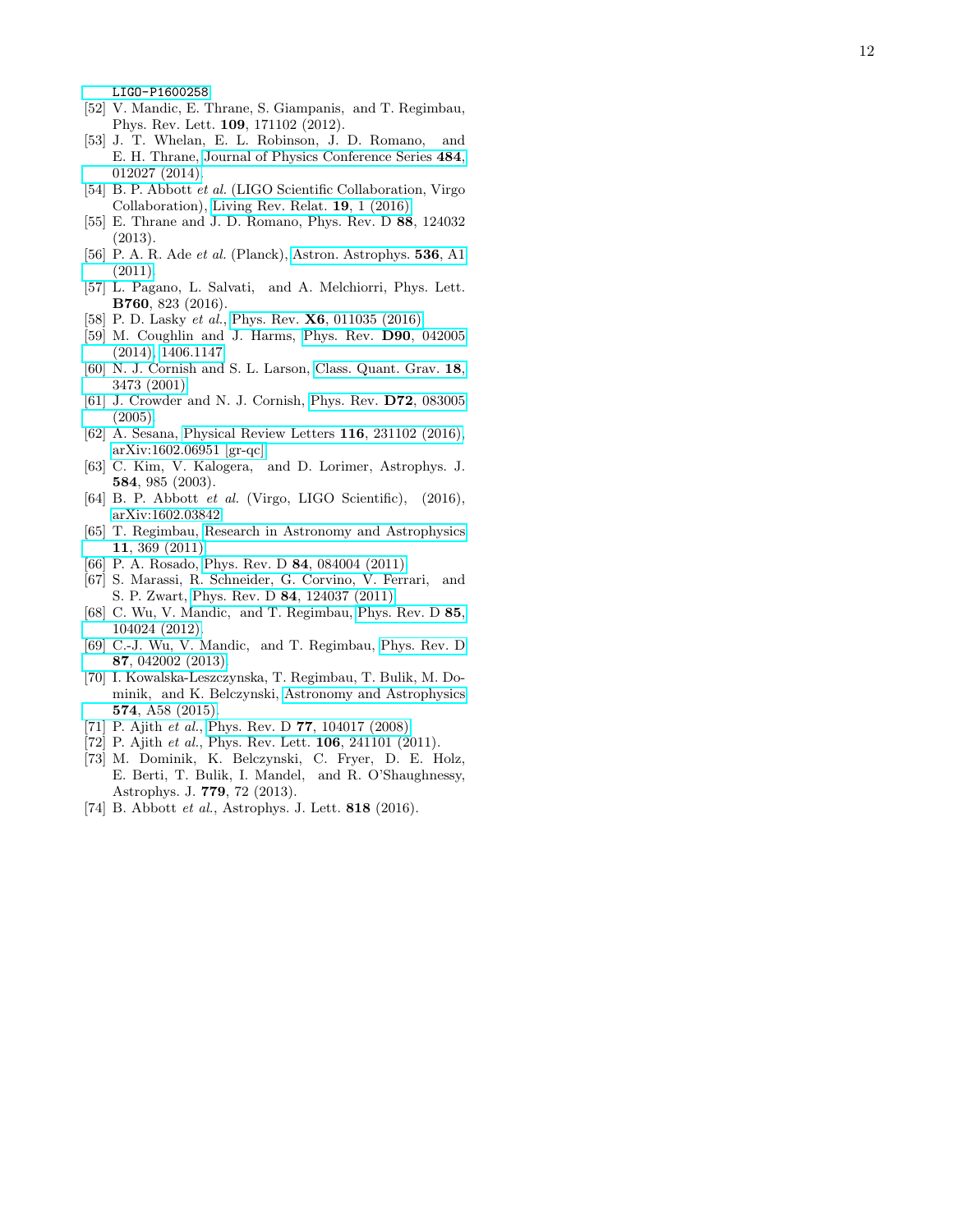## SUPPLEMENT–UPPER LIMITS ON THE STOCHASTIC GRAVITATIONAL-WAVE BACKGROUND FROM ADVANCED LIGO'S FIRST OBSERVING RUN

In this supplement we describe in more detail how the data in the main text are analyzed. Data used in the analysis are from times when both detectors are in a low-noise observing mode. We exclude certain times and frequencies based on auxiliary channels that established them as instrumental effects within the detectors.

We remove times due to known instrumental artifacts, such as radio frequency (RF) glitching and electronics saturations [? ], or due to simulated signals (referred to as hardware injections) generated by coherently moving the interferometer mirrors [? ]. We also exclude segments associated with detections of gravitational waves. Data are also excluded when the detectors' noise power spectra vary by more than 20% over the course of three 192s segments. This cut is performed to remove nonstationary noise, and has been used in previous analyses [\[36\]](#page-10-18). A dedicated study has verified that removing variations of 20% provides a close-to-optimal balance between the false positive and false negative rates. The total live time with all vetoes applied, for 192s segments, is 29.85 days. These cuts remove 35% of the time-series data.

We exclude frequencies known to be associated with instrumental artifacts, such as vibrations of the test mass suspensions and calibration lines. We also remove frequencies that are known to be instrumentally correlated between the two LIGO detectors. As an example, we detected a comb-like structure (a series of lines evenly spaced in frequency) at half Hz frequencies with 1 Hz separation. This structure was coherent between the two sites and subsequently observed in auxiliary channels. The contributing frequency bins were not included in the analysis. The frequency domain cuts remove 21% of the observing band within each segment.

To verify the data analysis cuts described above, we introduce an artificial time shift of 1 s between the two sites. This effectively blinds the analysis by removing correlations due to a broadband gravitational-wave signal, while maintaining instrumental correlations with coherence times greater than 1 s. This method also allows us to identify additional instrumental artifacts that are not identified using the cuts above, without biasing our analysis of the data. Upon studying the time-shifted data with the analysis cuts described above, we find no excess correlation, which is consistent with statistical expectations of uncorrelated Gaussian noise.

As a test of the detectors and the analysis pipeline, we simulate a strong stochastic signal both by a hardware injection and by a software injection (made by adding a coherent signal to the data streams). The injected background signals were isotropic and Gaussian, with an amplitude of  $\Omega_0 = 8.7 \times 10^{-5}$  and a duration of 600 s. Both types of injections were successfully recovered within 1  $\sigma$  uncertainty: the hardware injection measured  $(8.8 \pm 0.6) \times 10^{-5}$  and the software injection measured  $(9.0 \pm 0.6) \times 10^{-5}$ .

Finally, we study the possibility of correlated noise between H1 and L1 so that we may be confident that the systematic error in our measurements is negligible. After accounting for narrowband correlation detector artifacts arising from digital systems, we estimate the contamination from the environment. Previous investigations have identified geophysical Schumann resonances as the most likely source of correlated environmental noise [? ? ]. Excitations in the spherical shell cavity formed between the surface of the Earth and the ionosphere cause magnetic fields to be correlated over great distances, comparable to the separation between H1 and L1. The magnetic fields, in turn, can couple mechanically to the test mass through the suspension system or electronically [? ]. In order to ascertain the systematic error from environmental correlated noise, we construct a correlated noise budget. We employ a number of conservative assumptions in order to estimate the worst-case-scenario contamination.

The first step is to measure the frequency-dependent coupling of the detector to ambient magnetic fields using external coils as an actuator [? ? ]. It is not practical to induce fields that act on the entire detector simultaneously, so we measure the coupling at each test mass. Next, we use magnetometers to measure the magnetic coherence between the two sites. Using the method described in [? ? ], we combine the magnetic crosspower spectra and the coupling functions to estimate the worst-case correlated noise from Schumann resonances  $\Omega_{\text{noise}}(f)$ . Our conservative noise budget for O1 corre-



<span id="page-12-0"></span>FIG. 6. We show the O1 power-law integrated curve (PI curve) along with the correlated noise budget as described in the text. The noise budget falling below the O1 PI curve indicates that correlated noise does not affect the O1 analysis.